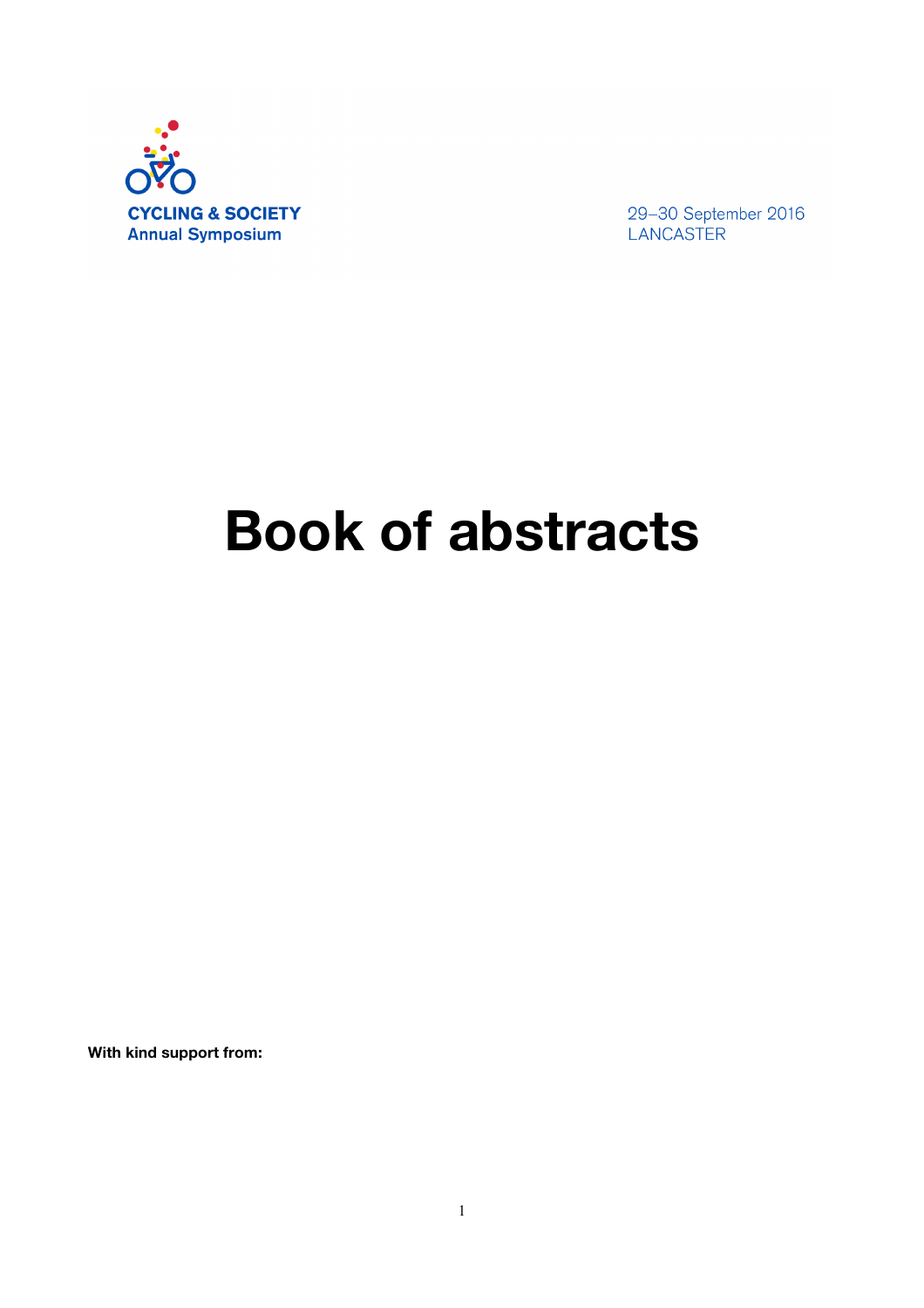

ynamo

**Lancaster and Bistrict Cycle** 

Camnaign



# **Session 1: Cycling and Everyday Life in the City**

**Liv Jorun Andenes** (Agency for Bicycling in the City of Oslo, Norway): 'Making Oslo a bicycle friendly city – Ambitions, efforts and results'

After 40 years of broken promises, the City of Oslo is finally speeding up their efforts to increase the levels of cycling. The new city government has high ambitions; a bicycle modal share of 25 percent in 2025. Last measured, in 2013, it was 8 percent.

In 2015 a new bicycle strategy for Oslo was enacted by a unanimous city council. An important foundation for developing the strategy was to map out the current situation for cycling in the city. Thorough investigations and analysis were made. These investigations showed that most people in Oslo want to cycle more, but many regard cycling in the city as unsafe. The current group of cyclists are the so-called "strong and fierce" – men in their 40's, basically. Surveys also showed that people weren't satisfied with a lot of the bicycle infrastructure already in place – narrow bike lanes that disappear whenever a bus stop or intersection appears, or shared walk/bike paths.

Today, the city has about 200 kilometers of bike lanes and cycle tracks. The main measure in Oslo's bicycle strategy (2015-2025) is therefore to make a denser network of cycle paths. On average, the city has built 1.5 kilometers of new bicycle infrastructure each year. In 2016 this number will increase to 10 kilometers, and in addition, 11 kilometers of existing bike lanes are being upgraded – wider lanes to increase safety and passability, red surface to increase visibility, new asphalt to increase comfort.

Another measure is designing better bicycle infrastructure. A local design guide manual, with safer and more attractive solutions than the national standards, is currently being made. The manual contains best practice design from Copenhagen; wide cycle tracks separated from car traffic and pedestrians with curbs. Bicycle streets and contraflow cycle paths inspired by Dutch design are also included.

Within the next 3.5 years more than 60 kilometers of new bicycle infrastructure will be put in place. About 1300 on-street car parking spots are being removed to make space for contraflow bike lanes, increasing the accessibility and competitiveness of cycling. In addition, new bike passages are being made between streets that are closed off for cars, and each year dozens of so-called bicycle boxes in intersections are being put in to increase flow, visibility and safety in intersections.

High-standard road maintenance all year – sweeping and fixing pot holes during summer, clearing snow and ice in winter – was extremely underfunded until last year, when the politicians earmarked about 2 million Euros for this purpose.

Other important steps being made is the decision to make the inner city center car-free within 2020, increasing the toll fee and implementing congestion charges for cars. The city's impressive public transport system is also being further developed.

A dense network of bicycle paths is a precondition increasing levels of cycling. But it's not enough. To nudge people into changing their habits the city is also putting much effort into communication and campaigns.

Statistics show that the city's combined efforts are working: Bicycle traffic so far in 2016 is up by 16 percent compared to the year before. And after implementing a higher standard of winter maintenance, bicycle traffic last winter rose by an astonishing 38 percent compared to the previous one. We therefore believe that other cities struggling to increase levels of cycling have much to learn from the steps being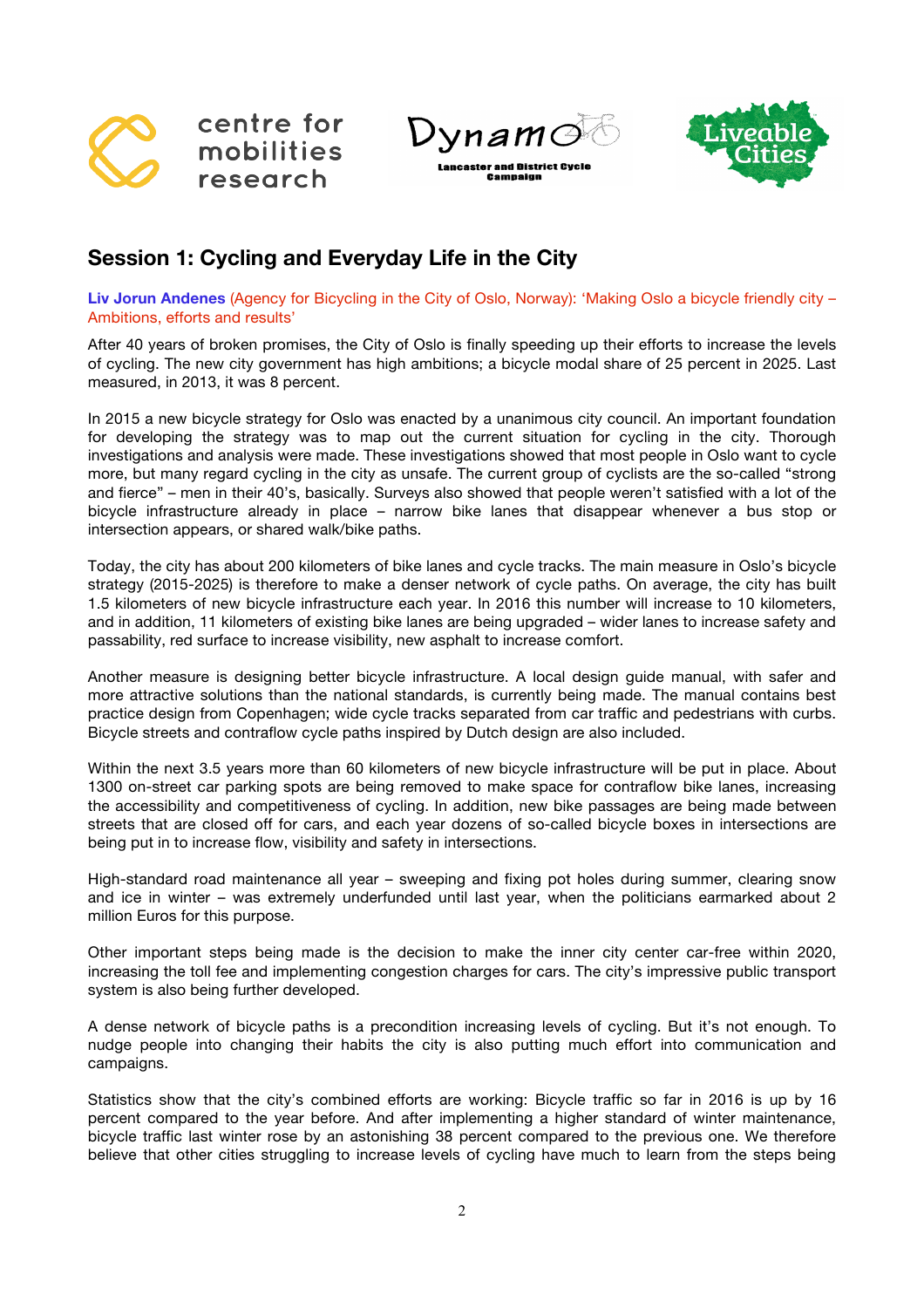#### taken in Oslo.

#### **Esther Anaya** (Imperial College London, UK): 'A framework to study the impact of the built environment in cycling behaviour'

#### INTRODUCTION

In order to increase the levels of physical activity in urban population, it is essential to know how a behavioural change towards cycling as active mobility can be produced and what factors influence people in their choice to cycle. There is evidence to support that changing the built environment has the potential to influence cycling behaviour, but few studies have done longitudinal and multiple interventions assessments.

#### METHODS / RESULTS

As part of the PASTA European project (Physical Activity through Sustainable Travel Approaches), a framework to understand the determinants of cycling behaviour change and assess the impact of policy interventions has been designed and will be tested with preliminary results in a case-study area.

A longitudinal survey with the goal of 2,000 participants in 7 European cities will provide the core data for the preliminary analysis (the survey will still be open until the end of 2016). The conceptual framework used for the behavioural change assessment is based on the Transtheoretical Model of Behaviour Change, which describes five stages of change. The questionnaires feature specific questions to determine the attitudinal and behavioural profile of the participants.

The framework includes spatial analysis, which will be presented for the case-study of the post-Olympic regeneration plans in East London. Different levels of intensity of exposure to built environment interventions will be defined in a unique dose-response model in regards to the distance, number and quality of interventions that the participants will be exposed to.

#### **CONCLUSIONS**

The PASTA project is an on-going study that puts together a singular mix of theories and methods in order to explore the bridges between science and policy making. Understanding the relative importance of the factors influencing cycling behaviour will help to determine the most promising policy avenues.

# **Jamie O'Hare, Wilbert den Hoed and Rorie Parsons** (Newcastle University, UK): 'Shaping inclusive cycling practices using Anglo-Dutch perspectives: we are (not) so different from each other'

Cycling is becoming increasingly important in the everyday mobility of more and more British cities. Connecting to the agendas of public health, congestion reduction and active travel, cycling is said to lay the foundations for sustainable urban travel futures (APPCG, 2013). However issues remain on the inclusion of wider social groups (Aldred et al., 2015), the integration of cycling in daily life practices and the construction of safe cycling environments (Spotswood et al., 2015). Other Northwest European countries with high everyday cycling mobility are often used as imperatives to tackle these issues, both in research and policymaking (Pucher and Buehler, 2008). Yet it remains unsure how cycling practices in both contexts are understood given their local situatedness: cycling practices are complex and strongly influenced by the local culture that surrounds them. As the reality is often highly nuanced this can produce a lack of understanding that can lead to formation of stereotypes. This paper combines perspectives from the UK and the Netherlands to discuss the promotion of cycling in the UK. By observing cycling practices in both countries, the researchers have established a number of themes that are vital to understand a sustainable and inclusive transition in lower-cycling contexts such as the UK. Not only do current cycling practices in the UK hinder cycling from developing into an overall mature transport mode; so does the 'copy and paste' implementation of practices from contexts like the Netherlands. For instance, observations revealed that in the Netherlands tolerance between road users could make up for gaps in cycling infrastructure, and that homogeneous behaviour and appearance of cyclists reduces issues of comfort and safety. These observations can demystify the cycling utopia the Netherlands is often portrayed as, by revealing its imperfections and developments over time. Further cross-contextual observations are needed to establish ground rules for successful cycling policies and inclusive promotion elsewhere.

**Maximilian Hoor** (Humboldt University Berlin, Germany): 'The Bicycle as a Symbol of Lifestyle and Status? Towards the Cultural Meaning of Urban Cycling'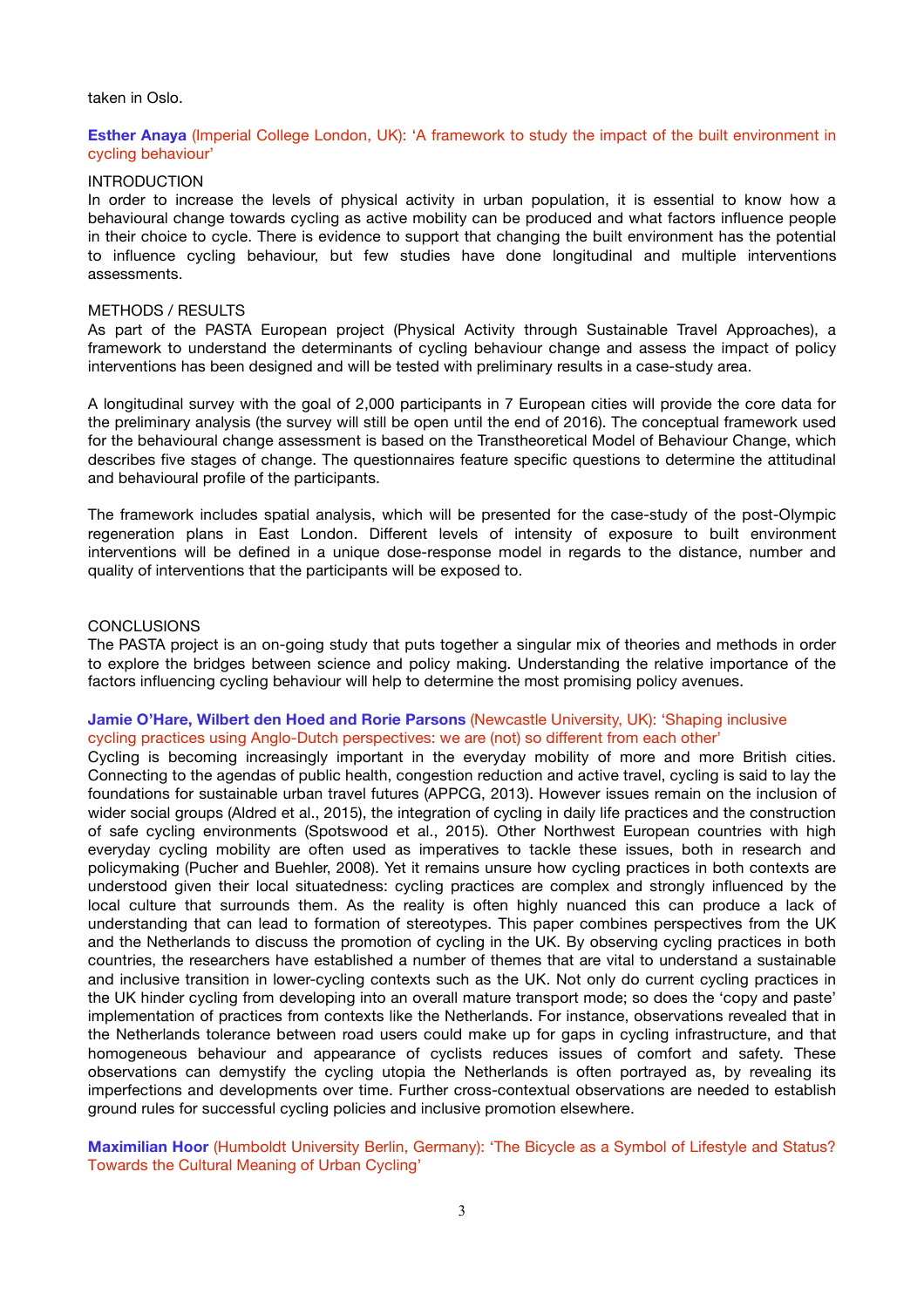Bicycling is gaining more and more attention in media, politics and planning. But instead of functioning only as a mode of transportation, leisure or sports, bicycling is becoming more relevant for urban lifestyle practices and social distinction: hipsters with messenger bags on fixed-gear bikes, bicycles on shopping displays and advertising, or wall holders presenting bikes like artwork in the living room, are some examples among many.

To understand how bicycling functions as an object of distinction and lifestyle, my research - conducted as a combination of ethnographic participation mainly in Berlin and media analysis - focusses on three main questions: (1) How did the fixed-gear and messenger style become a subject of popular culture? (2) Which aesthetic and representative manifestations of urban cycling cultures can be seen in cities today? (3) What are the political consequences for urban cycling?

My research shows that one-gear bikes left a subcultural and professional context in the 21st century and soon became a key object of urban popular cultures, implementing aspects of commercialisation, specialisation and standardisation as key aspects of postmodern consumer cultures.

A high increase in media publications (blogs, magazines, film) focussing on urban cycling and lifestyle issues, and many bike-centered events (parties, races, political actions or shops) represent an active and diverse cycling scene. Current connections between fashion and cycling (such as fashion brand bicycles, lifestyle advertising, and bike apparel) show the symbolic meaning of bicycles in postmodern consumer cultures, in which product innovations focus not only on practicability, but on aesthetic and representative functions.

This leads to an overall cultural shift in the meaning of bicycling and will (in one way or another) have an impact on urban cycling rates, mobility practices and urban space.

# **Jonathan Shapiro Anjaria** (Brandeis University, USA): 'Cycle Love: Rethinking persons and objects in India's new cycling cultures'

The bicycle, once widely derided as "the poor man's vehicle," is undergoing a dramatic transformation in contemporary India. In Mumbai and Bangalore, as well as in smaller cities such as Nashik and Bhubaneshwar, in the past four years the popularity of cycling has increased exponentially. How should this new popularity of cycling be understood? What surprising communities are being formed through the technology of the bicycle? And finally, what is the significance of the cycling renaissance in India for the future of cycling in cities around the world?

This paper draws from long-term fieldwork with Mumbai's diverse cycling communities —including casual leisure cyclists, serious randonneurs, cycling advocates, gender rights activists and deliverymen. I offer an alternative to much scholarly writing on mobilities that, whether shaped by technical, policy or disciplinary priorities, often overlooks what the bicycle means to people. I show how, for instance, the bicycle is an object of obsession, desire and even love. It is also sometimes seen as a force that transforms gender roles and bodily experience. People talk about communicating with their bicycle, treating it like a baby, loving it, and accepting "vibes" that transforms their bodies, senses of self and even their family. These rich meanings of the bicycle demonstrate that discussions of the future of cycling should not treat it as a transportation technology like any other, but as a technology with its own unique, culturally embedded processes.

# **Nicholas A. Scott** (Simon Fraser University, Vancouver, Canada): 'Wilderness Futures: Cycling, Nature and the City'

This paper examines the social dynamics of cycling to nature in the city. I start with a preliminary finding from an ongoing two year study of city cycling in Vancouver: while the environment does not necessarily move many people to bike, many cyclists often move to nature. Drawing on mobile video ethnographic data collected in five major Canadian cities (2014–2016) and Oulu, Finland (2015), this paper analyzes how city cyclists perform nature in their everyday lives. I argue these performances constitute 'wilderness mobilities.' I base this concept on open-ended, adventurous notions of wilderness (Vannini and Vannini 2016) and performative, affective and sensuous notions of vélomobility (Jungnickel and Aldred 2014; Larsen 2014). What's more, these wilderness mobilities unfold on extensive urban infrastructures that facilitate intentional, prudent choice making, of the sort overemphasized by neoliberal transport policy (Aldred 2012; Cupples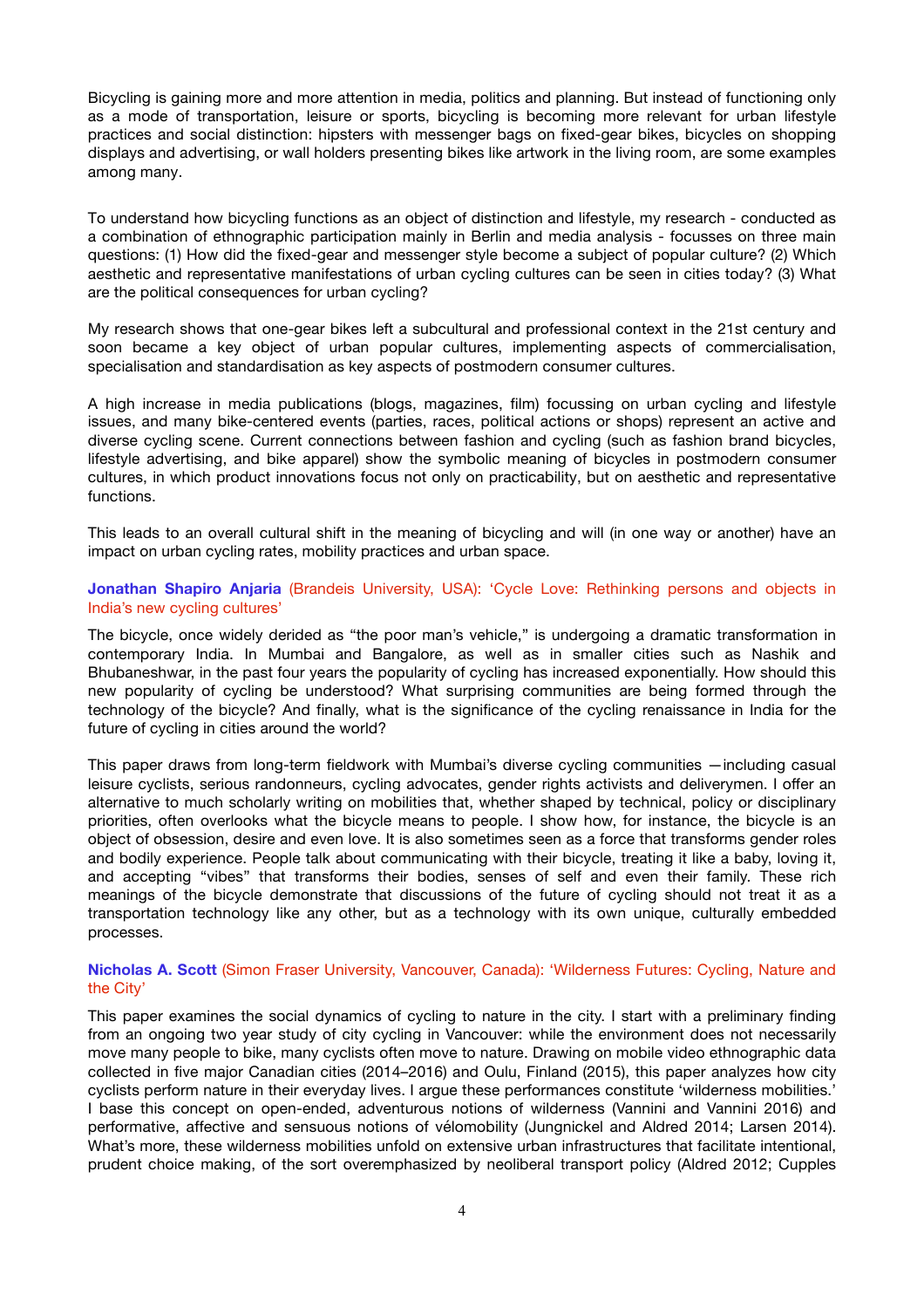and Ridley 2008), and playful, idiosyncratic cycling practices that fall outside the realm of choice and intention (Shove and Spurling 2013; Thévenot 2012). I show how an adventurous tug of war between prudent and more playful practices of cycling in these nature performances enacts urban wilderness. Lastly, I attempt to show how biking nature animates an ecologically good city. By relating cycling to the good city (Freudendal-Pedersen 2015) through ecology, I enter fragile moral terrain usually dominated by more anthropocentric philosophies of the good city (Latour 1998). I conclude the paper in two ways. First, I suggest sustainable cycling futures depend on ecologically good cities and wilderness mobilities. Second, I offer a road map to advance the preceding analysis with quantitative methods using multilevel modelling that maps out urban inequalities related to cycling and access to nature in Canada.

# **Lance Barrie** (University of Wollongong, Australia): '"It was freezing cold, it was dark and I'm like, great I really enjoy this!": understanding endurance cycling mobility practices'

The growing literature on cycling in geography provides important insights to the material, embodied and cultural barriers to cycling as a mode of everyday transport (Jones, 2005; Jungnickel & Aldred, 2014). However less attention is given to the embodied experiences of endurance leisure cyclists. Drawing on assemblage thinking (Deleuze and Guattari, 1988) and feminist, post-structuralist concepts of embodiment, this paper focuses on what gendered endurance cycling bodies do. Used in this way, assemblages are not simply personal bodily interactions with their surrounds, but are concerned also with spatial production, infrastructure and the urban form (Adey 2014). An assemblage approach also permits discussions of the impact and intersection of cycling technology – ranging from bicycle design and cycling apparel to the increasingly pervasive influence of spatial media – upon embodied experience and socio-spatial relations.

Based on ongoing fieldwork in Wollongong, Australia, a regional city located 70 km south of Sydney, this research utilises mixed-methods including qualitative GIS, video ethnography and participatory autoethnographic techniques with a small cohort of endurance cyclists. Melding methods in this way aids in triangulating between spatial data, contextual elements evident in rider narratives and the embodied and often fleeting moments experienced during the ride. Adapting this methodological approach to endurance leisure cycling should yield greater understanding of their mobility practices, including the frictions that both speed up and slow down the journey, how cyclists understand and negotiate spaces alongside other transport modes, how mobile cycling bodies become gendered and the communities within which they share their riding experiences.

# **Session 2: Emerging Innovations for Cycling Futures**

# **Oskar Funk** (Copenhagen Municipality, Denmark): 'The potential for e-bikes in everyday life cycling practices'

In this article, we examine the use of e-bikes in relation to established everyday life cycling practices in greater Copenhagen. While cycling is a well-established practice in Copenhagen, cycling is primarily used on short distances of less than 5 km. The article explores the potential of e-bikes as a way of increase cycling's share of the modal split on longer commuting distances (5-20 km). We examine the practice of commuting by e-bike in relation to the established practice of everyday commuting on shorter distances, as well as the more niche practice of long-distance commuting by bike. The use of e-bikes on longer distances contains elements of both short-, and long-distance commuting. The design and motor- assistance of the e-bike allows for more convenient and carefree cycling, while it retains the element of physical exercise, which offset the inconvenience of increased travel times compared to the car on longer distances. This makes the e-bike a viable alternative to car or public transport on longer commuting distances. In order to increased use of e-bikes in commuting, municipalities and businesses need to improve infrastructure and ebike specific cycling-friendly facilities, that support the ease-of-use practice of cycling on shorter distances.

The article is based on research conducted in 2014-2015, as well as the preliminary results from "Test an Ebike", a large-scale mobility experiment by Gate 21 in Copenhagen, in which 1700 commuters tried out an e-bike for a period of 3 months. Gate 21 has collaborated with the authors and provided data from the experiment.

**Robert Bradshaw** (Maynooth University, Republic of Ireland): 'Technical Citizenry and the Realisation of Bike Share Design Possibilities'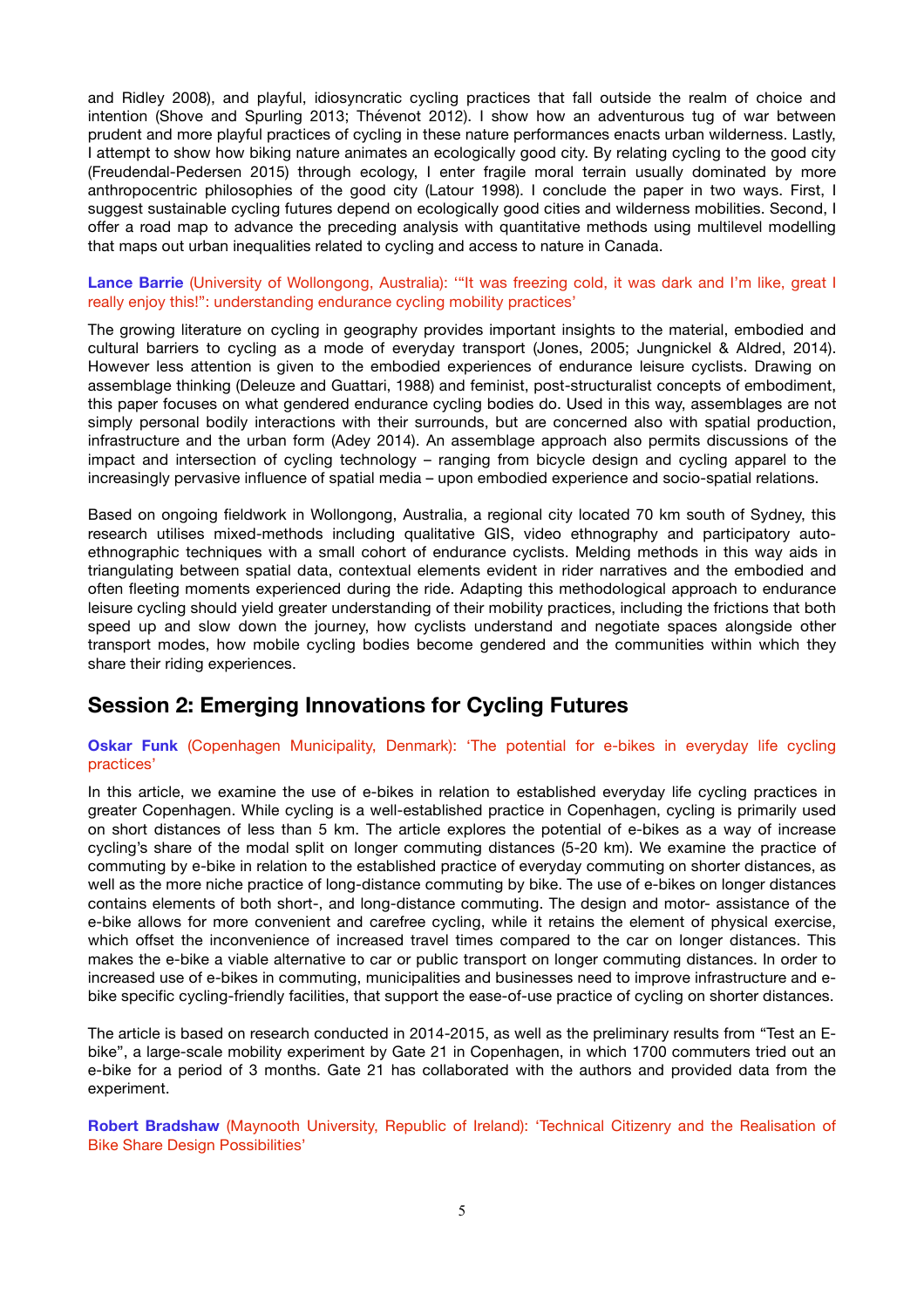Contemporary or "smart" bike share schemes have exploited the capacity of information and communications technologies to effectively automate systems and deliver improved mobility and convenience for citizens in a way that is both sympathetic to the environment and cost effective for service providers. However research in the sector has tended to view schemes as technically homogenous with comparatively little attention paid to the potential of collaborative design processes to deliver on goals which transcend quite narrow definitions of efficiency and sustainability. As the industry evolves and new forms of engagement emerge, collaborative design has the potential to enrol riders in knowledge sharing and decision making practices which frame them, not as passive recipients of information and services, but as active participants in the creation of the systems they appropriate. Using a lens derived from Andrew Feenberg's critical theory of technology, this paper reports on a case study conducted in Hamilton, Canada, which explored these themes though an analysis of the design and implementations strategies used to realise their bike share scheme in the real world. The findings reveal the system be integral to, and reflective of, a new liberatory and inclusive politics emerging within the city. The scheme was seen to embody Feenberg's notions of democratic rationalization and technical citizenry, with institutional expertise and lay experience combining in imaginative and mutually coherent ways to create a technology which embodies a diverse but complimentary set of goals and ideologies.

# **Shaun Williams** (Cardiff University, Wales): '"Pleased to announce you'll never cycle here": Imagining the '(bi)cyclist' in urban design orthodoxies and cycling infrastructure'

This paper addresses questions of cycling inequalities that are generated by a preference of accommodating utility cycling, alongside presumptions of the needs for leisure cycling. It is argued that (a) cycling design guidance assumes a young, flexible bicyclist that is suitable for the challenges urban cycling, and (b) users which deviate away from this normative bicyclist (such as tricycle and E-bicycle users) are accommodated with recreational, 'segregated' spaces. Drawing upon research with the EPSRC funded cycle BOOM project on the experiences of older cyclists in the UK and my own postgraduate research, this paper provides discussion on social inequity concerning the needs, skills, and desires of differently-abled bodies to perform 'taken for granted' manoeuvres that the imagined pedal cyclist-bicycle hybrid is believed to be capable of.

Contributing to the cumulative literature on mobile methodologies, this research employs mobile observations and video elicitation interviews, and an adapted qualitative mobile method, the 'cycle-through' focus group, to explore urban design perspectives and the social context of mobility of tricycle and Ebicycle users. Synthesising with literatures on mobility and belonging, urban design, and post-structuralist theories, this paper provides an account of the spaces where tricycle and E-bicycle users' corporal mobility is perceived to be facilitated and where it is perceived to be restricted. From the perspective of users, this paper thus seeks to illustrate that if we critically 'unpack' the cycle design orthodoxy, reconsidering what we accept as design standards of physical infrastructure, we can begin to open opportunities for everyday mobility and access to the urban environments regardless of age, ability, or desires for cycling.

Working alongside Sustrans Cymru, this research seeks to assist Welsh local authorities with statutory duties of consultation for the Active Travel (Wales) Act, 2013. It looks to go beyond gathering the views of the 'usual' suspects of cycling, facilitating this discussion through the views of alternative types of cyclists by identifying the time-space politics that is inscribed to the urban environment.

# **Robin Lovelace** (Leeds University, UK): 'Tools of the trade: adapting 20th Century transport models for 21st Century challenges'

Transport models have an enormous influence on transport plans, with major impacts on the attractiveness of active travel. Yet these models were developed in a different era, when the aims of transport policy were very different from what they are today. This paper provides a brief review of what transport models are, demystifying the methods and software underlying their operation. The review finds that transport models provide useful and relatively objective information to public and private sector researchers but that their public utility is hindered by proprietary licenses, inaccessibility to the public and emphasis on unsustainable modes. Overall it seems that transport models are not fit for solving 21st Century issues: they reduce the 'option space' visible to policy makers and perpetuate the 1950s view of a car dominated future, rather than illustrating what is possible. Opportunities for the future are demonstrated with reference to a new breed of open source, citizen contributed and publicly accessible transport planning tools. Rather than start from scratch, the paper explores how methods and concepts from traditional transport models, such as 'predict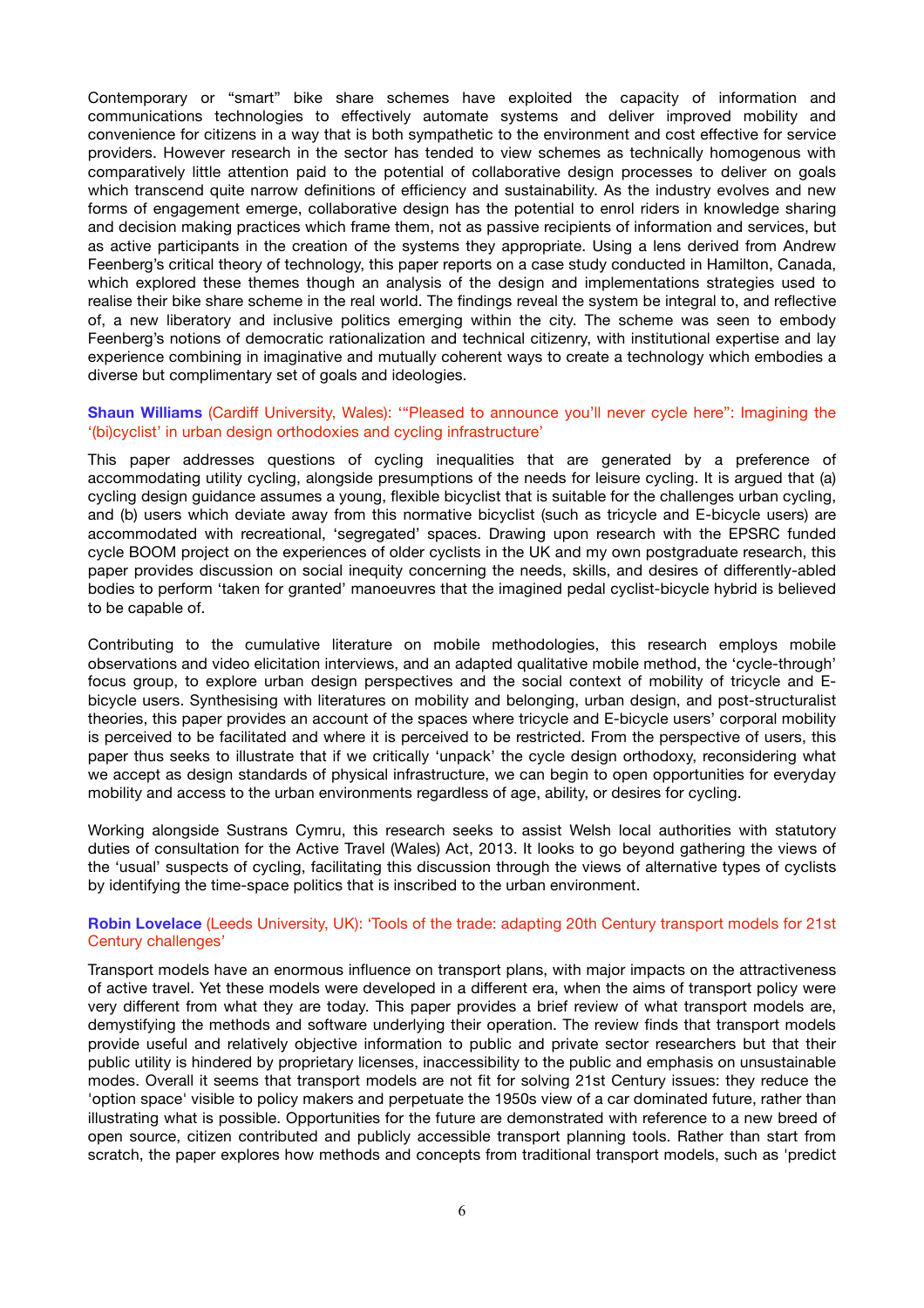and provide' can be repurposed for active travel planning. The paper concludes with insight into how the transport planning tools of the 20th Century can be upgraded, and in some cases replaced, so they can tackle the challenges of the 21st.

# **Toby Smith** (UC Davis, USA): 'Mapping the Cycling Body: Urban ontologies, locative knowledge, and digital drift in the Age of Strava'

At the beginning of May, in Los Altos Hills, a wealthy Silicon Valley city, a council proposal was unanimously passed that bans the use of mountain bikes in the Byrne Preserve, an open, grassy area in the west part of the city. The overwhelming evidence that convinced the council to enact the ban was a printout of the fastest mountain biking runs through the park's 6 Strava trail segments.

Although this is not the first instance of Strava's database information being centralized in legal and policy issues – a 2012 lawsuit alleged that Strava was responsible for the death of a Bay Area cyclist while attempting to reclaim his leaderboard status on a treacherous descent in Berkeley – here, the potential for the sort of broadly accessible surveillances enabled by Strava's continually growing use database threatens new modes of capture and mobility tracking that produce surveillant terrains in spaces both urban and rural. But can the capacities for tracking enabled by Strava also gesture us toward new forms of play and resistance in those same spaces?

This paper examines the always-present threat of surveillances present and future enfolded within ongoing practices of self-tracking via social cycling and fitness apps and considers modes of playful opposition born of those same practices. By placing Foucault's conception of an "anatomo-chronological schema of behavior" into conversation with Debord's "derive," a mode of urban movement contingent on playful passage, I consider the continuous negotiation between visibility and play present in the act of urban cycling itself, as well as integral components to the use of Strava – a digital platform that gamifies both time and space.

# **Session 3: Cycling Inequalities**

# **Martin Emanuel** (Uppsala University, Sweden): 'From Victim to Villain: Cycling, Mobility Policy, and Spatial Conflicts in Stockholm, ca 1980'

This paper seeks to inform present-day policy-making for sustainable mobility through a study of cycling politics, infrastructure, and practice in Stockholm in the years around 1980. Having experienced a surge for almost a decade, in the early 1980s, cycling levels in Stockholm declined, and only recuperated again in the 1990s. Like in present-day Stockholm, debates around cycling in 1980 were not focussed primarily on struggles between automobility and cycling, as one would perhaps believe; they were grounded in tensions between cyclists and *pedestrians*. Within a predominantly car-based mobility regime, "cycle-friendly" measures were taken at the expense of pedestrians rather than motorists. The co-existence of cyclists and pedestrians was further complicated by the popularisation of light- weight, multi-geared (high-speed) bicycles and the emergence of a new subculture of urban sport cycling. Within a few years only, the image of the cyclist transformed from the victim (of automobility) to the villain, and, for this reasons, something less easily supported by local politicians. Similarly today (although with some important changes in the socio-economic position of cycling and approaches to urban traffic planning), in a situation of rapid increase of bicycle commuting in Stockholm, cyclists and pedestrians are pitted against each other to an extent that, it is argued, might jeopardize the future of cycling. Thus, notwithstanding this year's conference theme, focussing on the sustainable *futures* of cycling, this paper aims to better understand potentials for such brighter futures though historical inquiry. Drawing on social practice theory, the paper is however essentially an empirical one based on historical method and using a diverse set of sources, e.g. city council minutes, newspaper articles, cycling organisations' member magazines, bicycle producers' marketing material, and archive material from the local Traffic Department. Although every city has its peculiarities, also in terms of cycling culture, it is believed that the Stockholm case is relevant at least for other cities where cycling is making its comeback from rather low levels, such as in most British cities.

# **Anne Jensen** (Aarhus University, Denmark): 'Cycling, sustainability and the power of mobility cultures'

Cycling is frequently linked to sustainable (urban) mobility, and while cycle mobility offers large environmental gains relative to motorized automobility (Banister 2011), the social (and economic) sustainability opens a different perspective on cycle mobility, in particular the interwoven dimensions of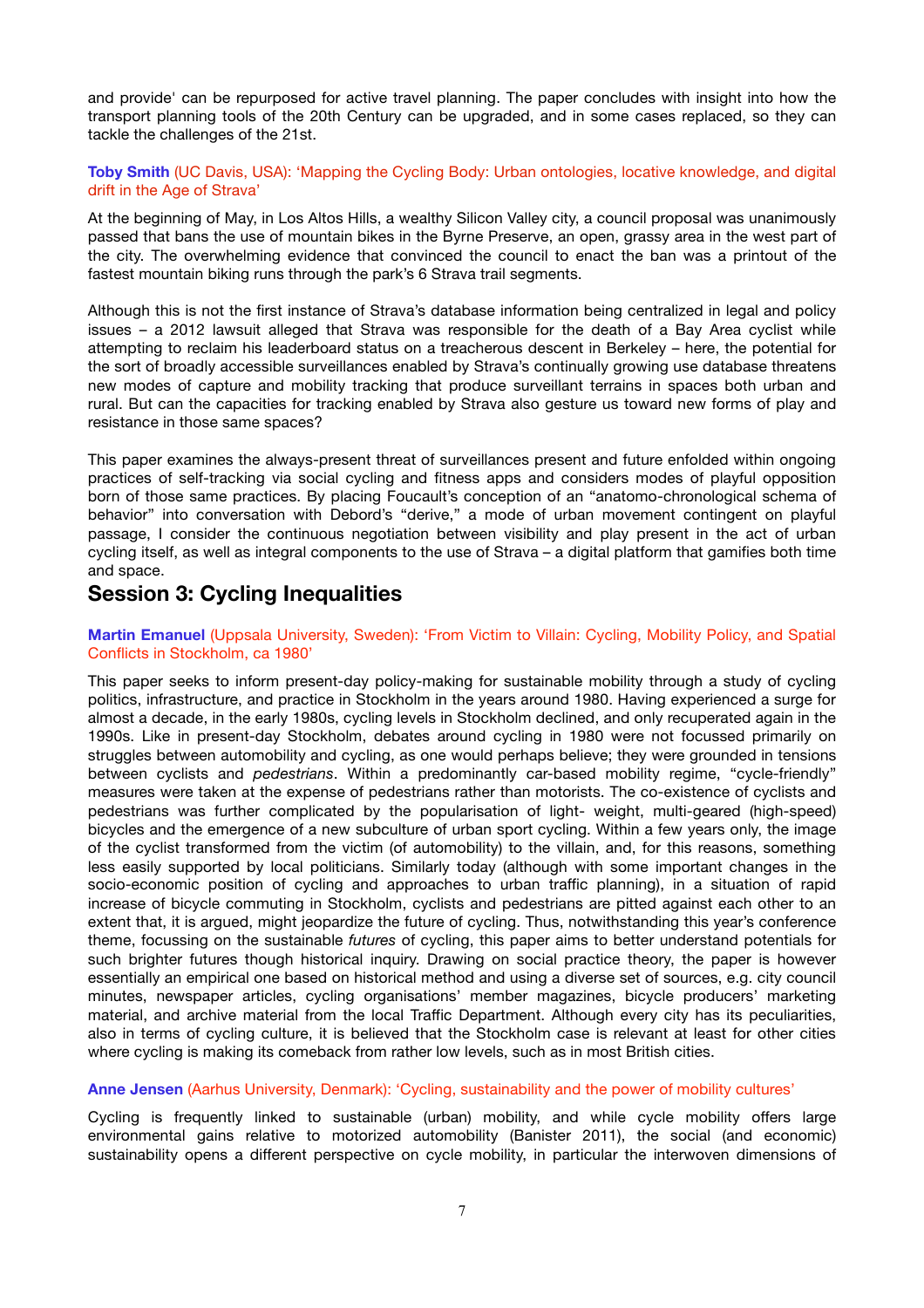environmentally friendly transport and social equality, across time (intergenerational) and space (local – global). Also societal – and urban – transitions involve mobility and especially cycle mobility in a central position in order to e.g. reduce CO2 emissions and improve air quality and health, while transport practices have shown extremely difficult to change (Schwanen et al, 2012), influenced heavily by widespread regimes of automobility. Increasingly, attention is turning to also address cultural and affective aspects of mobility (Sheller, 2016; Aldred and Jungernickel 2014).

This paper investigates in which ways working with cycling cultures can stimulate transitions to sustainable mobility, and how this is affected by power mechanism. Using perspectives of Foucault's bio-power and the shaping of mobile selves through discipline and practice (Sheller 2016; Foucault 2003, Jensen 2013) and perspectives of capacity for movement (i.e. motility, Kaufmann 2001) through cycle skills, the paper investigates a case of a non-profit cycling repair workshop and hire business in Copenhagen, Baisikieli. Baisikieli combines the promotion of cycling for everyone based on recycled bikes with building mobility capacity in Mozambique where they offer bikes as well as training of bike repair mechanics. The study shows how the rationale of the cycle repair workshop is based on specific perceptions of cycle cultures that through mundane practices and norms affect how people shape their mobile selves, in Copenhagen as well as in rural areas of Mozambique. Through working in practice with developing cycling from a non-profit business angle, Baisikieli partly follows governmental mobility regimes while concomitantly tracing new mobility regimes that, through shaping what cycle mobility is and stimulating cycle mobility capacity, at its very core combine social and environmental sustainability.

### **Angela van der Kloof** (Mobycon, Delft, The Netherlands): ''Cycling for everyone' in the Netherlands'

Cycling for everyday travel is encouraged across nations as a healthy, active and environment friendly choice. It is, however, not seen or accepted as such across every population, gender, cultures and ethnicities. Scholars have reported how cycling in many parts of the Western world is disproportionately dominated by the affluent and white male; the primary reason being the attributes of safety and image of cycling, which resonate differently across the segments of the population. One can assume that in a country like the Netherlands, where the infrastructure and the image of cycling is far from inconspicuous, these differences would be less prevalent. How valid is this assumption? Do socio-cultural and ethnic backgrounds play a role in assuming bicycling as a conscious travel choice in the Netherlands? Interestingly, these questions have rarely been addressed.

Similarly, bicycle ownership rates, the level of bicycling skills and bicycle use amongst immigrants in the Netherlands have hardly been addressed in the literature. In this study, we intend to report on the change in cycle share for non-native Dutch from 1970's onwards, based on the national travel surveys (CBS) and data we can acquire from Dutch cities. Next to that we will make a compilation of what researchers have written about these statistics. With this we expect to find where there is a gap in current research in the Netherlands addressing ethnic and social-cultural backgrounds and cycling. We will propose a conceptual framework and a research plan to address the influence of ethnic and social-cultural backgrounds on cycling behaviour in the Netherlands.

# **Amy Lubitow** (Portland State University, USA): 'Barriers to Routine Cycling for Women and Minorities in Portland, Oregon'

The health benefits of bicycling are well understood; numerous studies link increased cycling activity with improved health outcomes (1). Garrard et al. (2012) suggest that the cycling behavior most likely to generate broad, population-level health benefits is everyday routine cycling- including running errands and taking other short trips. Despite these health benefits and new investment in cycling infrastructure, overall cycling levels in the U.S. lag behind many other nations. Amidst findings of increased ridership, research still finds that women and racial minorities are underrepresented as cyclists in the U.S. (2) While quantitative data may reveal estimates of these disparities, we know little about the motivations or deterrents experienced by individuals (3).

This research paper therefore uses data from 30 in-depth interviews with women and minorities in Portland, Oregon to clarify ongoing barriers to bicycling that prevent those who own a bike (and are thus not limited strictly by economic barriers) from becoming more routine cyclists.

Findings suggest that barriers for marginalized cyclists range from concerns about infrastructure limitations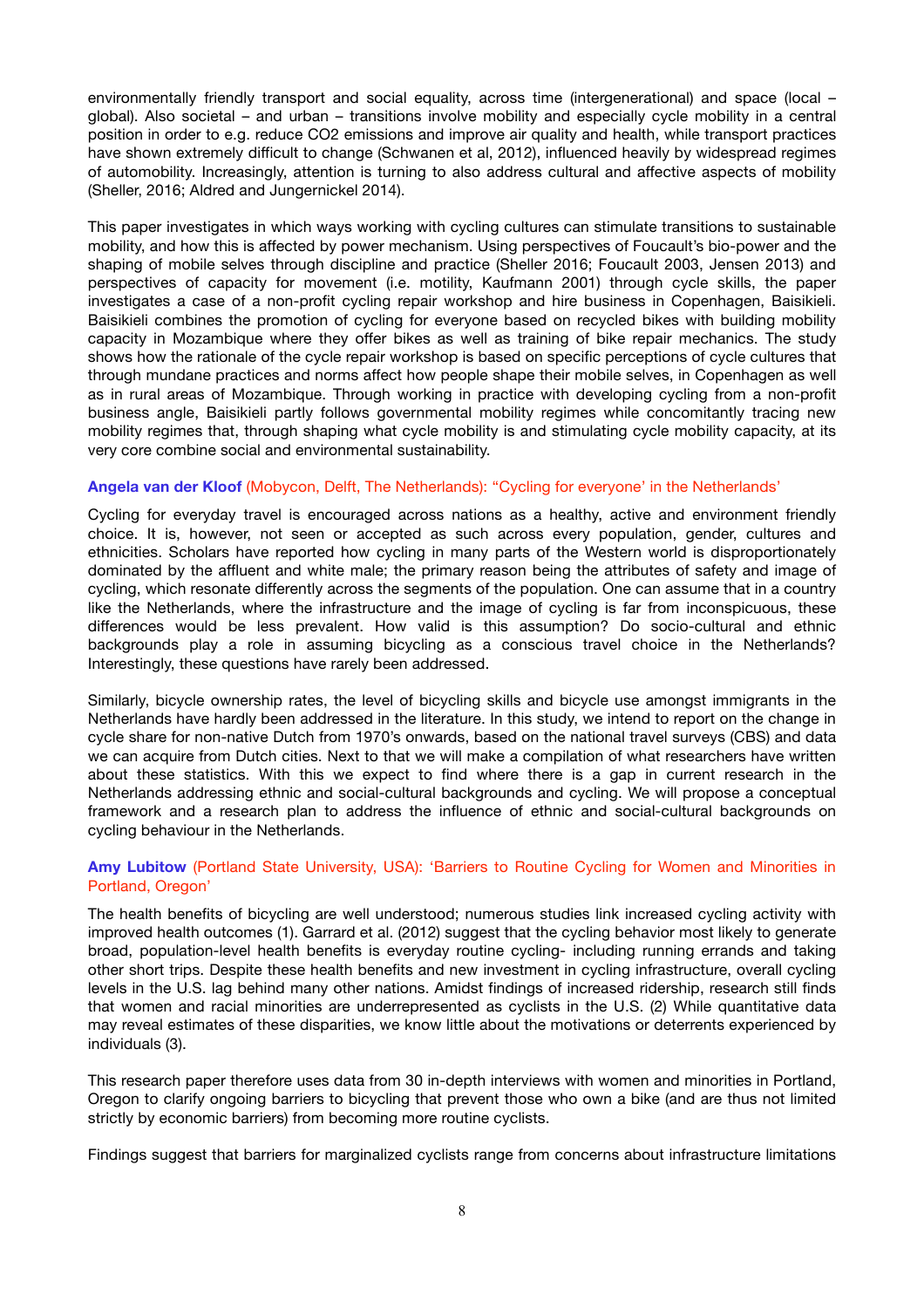to overt racial and gender discrimination experienced while riding. Data also shed light on the unique social position of mothers, who often face challenges transporting children. These findings suggest that cycling mobilities are critically linked to intersecting and overlapping identities and that efforts to increase diversity in bike ridership must acknowledge the unique challenges experienced by marginalized groups.

# **Marina Kohler Harkot** (FAUUSP, São Paulo, Brazil): 'Why don't women cycle in São Paulo? An analysis on the low rates of women commuting cycling in São Paulo, Brazil'

There is very little data available on commuting cycling in the Metropolitan Region of São Paulo. Carried out every 10 years by the subway company, the Origin-Destiny Survey is the main research for travel patterns in the region and receives critiques on not being able to capture properly active transportation patterns, including cycling. The cyclists association also carry out bike counts and other kinds of research that play an important role on advocacy for cycling infrastructure, but their methodological down points make it difficult to use the data to estimate the amount of regular bike trips in São Paulo.

Even if there is not many quantitative knowledge about cycling in the area, there is though a remarkable disparity in the amount of male and female bike-commuters: according to the Origin-Destiny Survey, in 2007 no more than 15% of the cyclists were women (OD, 2007). Plus, the series of bike counts carried out by the Ciclocidade show a little over 8% of women cyclists.

What could be the reason for such differences? This presentation will analyze the available information on women and cycling in the city, looking at the context of the paradigm change adopted by the municipal administration of São Paulo in what concerns to urban mobility public policies - especially the increase on the cycling infrastructure, which has grown from 63 kilometers in 2012 to 463 kilometers in 2016, in addition to traffic calming measures.

Plus, there will be presented some hypothesis on São Paulo's women low cycling rates in contrast to Brazilian cultural aspects, traditional gender roles and the evolution over the past decades of the place Brazilian women occupy in the urban environment.

# **Kevin Hickman** (Inclusive Cycling Forum, UK): 'Lost in translation - is cycling's lingua franca ignoring disabled people?'

In 1893, only five years after it was founded in Yorkshire, the Bicycle Touring Club rebranded itself as the Cyclists' Touring Club to become inclusive of tricyclists. In 2016, the World Cycling Alliance seemingly turned the clock back by calling for the creation of a UN designated World Bicycle Day which again, based on an unchanged definition of the word bicycle, would not include tricycles, nor hand-cycles or any cycle other than "a vehicle with two wheels, one directly in front of the other, driven by pedals."

Is this because the words 'bicycle' and 'bicycling' have become synonymous with 'cycle' and 'cycling' across the world? And if so, does it make disabled cyclists invisible to the readers and listeners of cycling literature?

A selection of English language cycling literature is analysed, both contemporary and historic, to determine when, in what countries, and in which contexts, the terms bicycl(e), tricycl(e) and hand-cycl(e) appear. For non-English speaking countries the nouns and verbs bicycle, tricycle and hand-cycle are translated into the country's language to determine whether a direct translation exists and if it is being correctly translated into the English language. The extent to which the inclusive terms cycle and cycling have been supplanted and the possible causes is discussed.

A method for discovering whether and to what extent the awareness of consumers of cycling literature is affected by the terms used to describe different cycle types is sought. Specifically: Can word choice exclude disabled people? Can word choice be used to include disabled people? Which words exclude and which include?

Finally, are there relevant examples of a word changing its meaning over time such that an exclusive word in the present becomes an inclusive word in the future? ie, does it matter?

# **Session 4: Cycling Governance (Part 1)**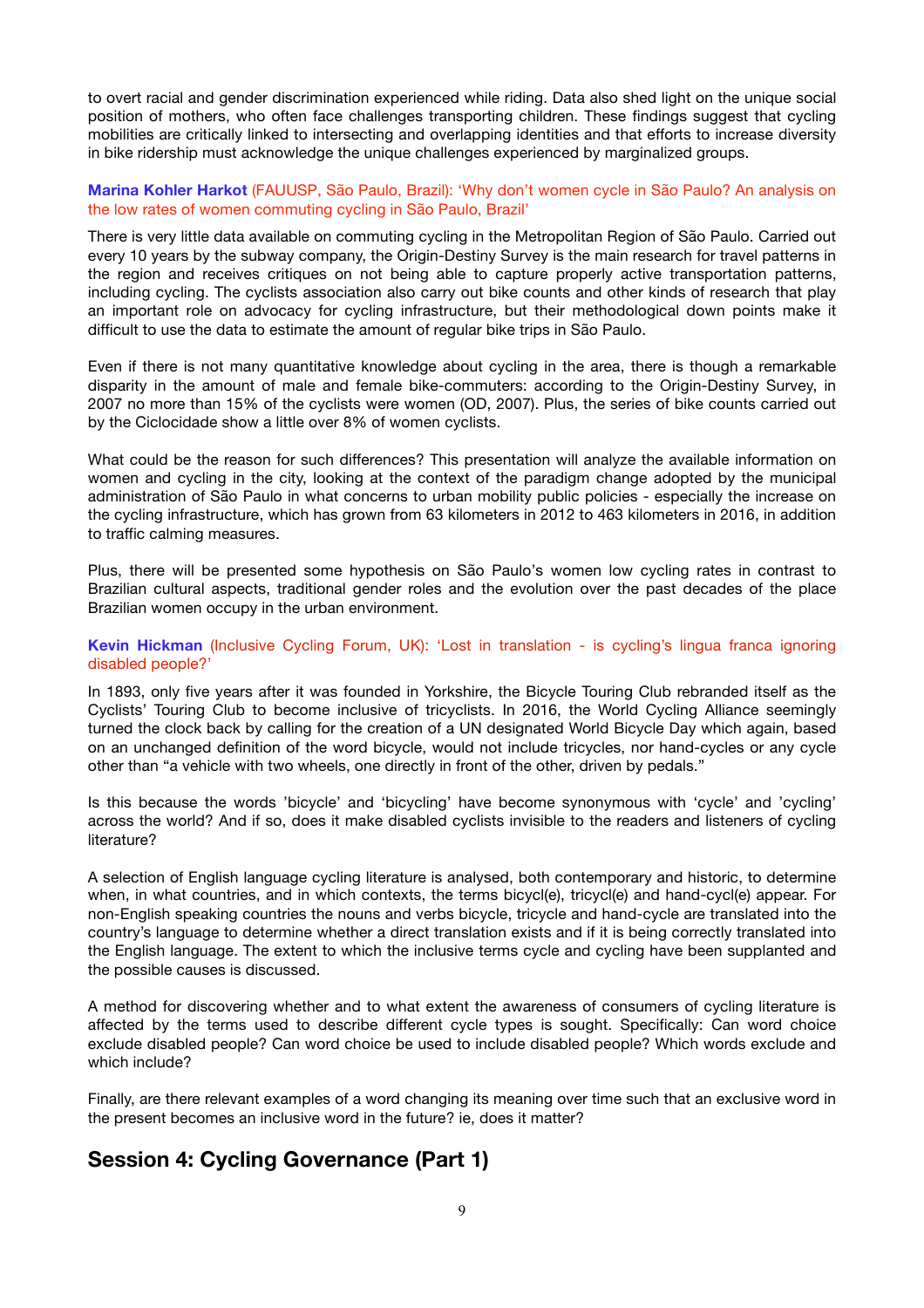#### **Fanny Paschek** (University of Greenwich, UK): 'The governance of cycling in London'

In 2013 former London Mayor Johnson committed to delivering 'substantial – eventually transformative – change' both for people currently cycling in the capital and those aspiring to. In his Cycling Vision he further acknowledged that such transformative change also required that the bicycle no longer be treated 'as niche, marginal or an afterthought, but as […] an integral part of the transport network'. In order to understand the potential of this ambitious vision translating into a successful 'transformation' my PhD research has focussed on studying the governance of cycling in London as part of a broader sociotechnical change process involving not only material and infrastructural changes, but also institutional, cultural and discursive change.

Drawing on documents and interviews with a variety of public and private, governmental and nongovernmental actors across multiple scales (Local Authority/Greater London/UK/EU level) this research highlights both structural selectivities, e.g. institutions giving strategic advantage to some stakeholders and their actions over others, and agential selectivities, e.g. the differential ability of various stakeholders to read and exploit or circumvent such structural selectivities for their purposes. In doing so the research draws attention to these selectivities and how they interact to variously hinder or facilitate broader socio-technical change towards a more cycling-friendly London. The research hopes to aid relevant stakeholders in understanding barriers and opportunities for strategic action towards a more cycling-friendly city by encouraging them to develop a dynamically relational understanding of their position vis-à-vis other stakeholders in cycling governance processes.

Fieldwork for this PhD research has been concluded and findings will soon be submitted for examination. I hope to contribute to this year's Cycling & Society Symposium by using it as a forum to present this research to academics, activists, practitioners and other interested stakeholders and to hear whether the findings and/or the framework resonate with them.

# **Hugh Mackay, Hillary Reed and Tom Wells** (Open University, UK; Cycling UK RTR - Portsmouth; New Image Bicycles): 'Cycling governance: the structure of cycling organisations and their effectiveness in shaping policy'

This paper provides a mapping and analysis of the structure, organisation and activities of some of the key cycling organisations (including Sustrans, British Cycling and Cycling UK) and their influence on government policy. Its focus is primarily on Wales but it also addresses England, the UK government at Westminster and includes some reference to Scotland. It thus explores one area of civil society across the nations of the UK. The contemporary situation is contextualised with a little history of cycling organisations, notably regarding memberships and activities.

The paper examines the constitutional and organisational structure of these key organisations, in terms of governance and participation. It compares and contrasts organisations in terms of club/ representative/ democratic models versus professional/ supporter models. Key models of third sector governance and management are applied to understand and categorise how these bodies are structured and how they operate.

The paper also examines the external environment, or the context in which they operate. It looks at the activities of these organisations and their modus operandi – the profile and lobbying of these bodies. Here the discussion is framed by theories of representation and civil society, answering the question 'how and to what extent do these organisations shape debate and policy?' There are several dimensions to this, and two are considered: the lobbying of politicians and political parties on an ongoing basis, for example at election times, party conferences etc; and the representation of cycling interests in the specific policymaking contexts: who has what access, and how do they use it? What is the relationship between member or supporter activity and activism, and the professional lobbying of the organisation? What is the nature and extent of collaboration, partnership or co-operation between these bodies? In what ways and areas do they influence the policy process?

The paper concludes with some thoughts about the key dilemmas and possibilities for cycling organisation and lobbying in the UK.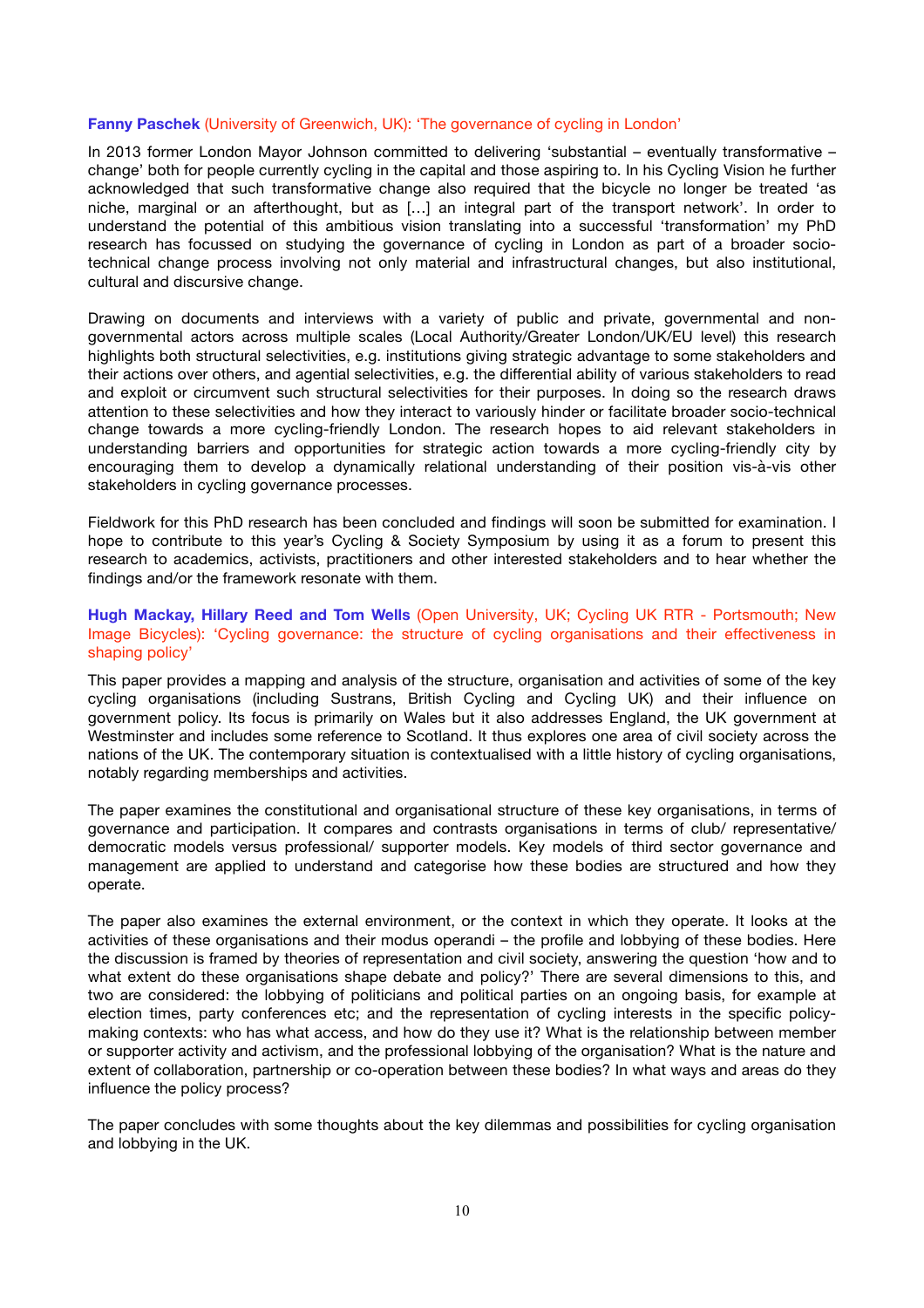# **Gabriele Schliwa** (The University of Manchester, UK): 'What the hack!? Exploring civic hackathons for participatory urban governance – The case of cycling'

The concept of the smart city has received considerable criticism for its overly techno-centric approach to urban planning and management that neglects to consider social issues around inclusion and exclusion and the ethical issues of privacy that can arise from third party uses. For citizens, becoming a user of technologies is often presented as progressive 'participation' or 'empowerment'. City systems increasingly become a digital marketplace where citizen-consumers' participation is increasingly involuntary and current smart city initiatives fail to create real sustainable value. Mobility is one of the key themes within smart city agendas as it is essential for a city is to function properly and cope with the ever increasing trend of urbanisation and densification. Civic society-led initiatives such as living labs and civic hackathons emerge with a promising potential to solve urban challenges, providing a space for new forms of governance through collaborative experimentation and problem-focused iterative learning. Based on design thinking principles, the main idea behind these initiatives is to identify user needs in order to co-create appropriate problem-solving solutions.

In this context, this paper adopts a case study approach to explore how design-driven initiatives aimed at urban cycling are set up, engage citizens from the bottom up and can be embedded in urban governance to potentially co-create solutions that facilitate a modal shift to cycling. CycleHack has been chosen as a case that suits best the process (design-driven urban innovation) as well as the application area (cycling). The not-for-profit civic hackathon brings people together from around the globe to come up with ideas to tackle the barriers to cycling and provides them with the tools and space to prototype them in under 48 hours. Exploring the role of smart technologies from the user perspective, this paper unpacks the emerging smart cycling agenda from civil society perspective.

# **Sally Watson** (Newcastle University, UK): 'Probing elusive power structures within a city's cycling politics'

Transport cycling in all its forms (performing, production and politics) is pushing hard against the sociotechnical system of automobility, as described by Urry (2004). The spatial turn combined with the need to re-apportion urban space away from the car (Pooley et al, 2013; and Pucher & Buehler, 2012), making the implementation of transport cycling incontestably political. In resistance to automobility, velomobility studies, such as by Koglin (2014), are emerging under the new mobilities model (Sheller et al, 2006) investigating current imbalances and redirecting future trajectories toward a more sustainable society. Our investigation seeks to uncover and dissect the structures of power and politics present in a city that has started a tentative transition away from the private car.

Using Jensen's staging mobilities framework (Jensen, 2013, page 6), we will begin our examination by looking from 'above' and carry out document analysis on transport-related policies for Newcastle upon Tyne. This gives us an understanding of the way highways and public spaces are valued, albeit in a theoretical political plain. The actual practical plain will be evaluated through space observations and interrogation of secondary data sets. Looking from 'below' we will assemble a user perspective on the possibilities and needs of space reallocation through interviews and natural observations. Bringing the 'above' and 'below' together we will discuss what the pressures are that are put on the practices that produce space and the political skills to command a transport transition. In conclusion we will draw on our activist backgrounds to formulate ideas for the decision-making and campaigning processes involved in making Newcastle's civic society fit for cycling.

#### **Alan Munro** (consultant researcher, UK): 'Everybody wants to change the world: Re-imagining future notions of 'activism' in cycling'

Like it or not, being a cyclist has tended to involve being an 'activist' of some description. In fact, there is a notion that just by being on one's bike one is making a 'stand'. It is part of the history of cycling that activism has impacted, sometimes majorly, on the provision of cycling infrastructure and cycling- friendly laws. Unlike other forms of transport, it seems as if such a turn requires the support of activism.

However, the notion of the 'activist' may be a problematic one. Like many notions we use unthinkingly, like 'love' or 'art', it may be a nexus of disparate elements such as private feelings, public affirmation, culturallyspecific ideas, perhaps passed down through generations. Thus, 'activism' as a concept is surrounded by popular tropes, representation through film and writing, and culturally specific frameworks of thought that lead us to think of it in particular ways. However, as with 'love' and 'art', those popular tropes may be far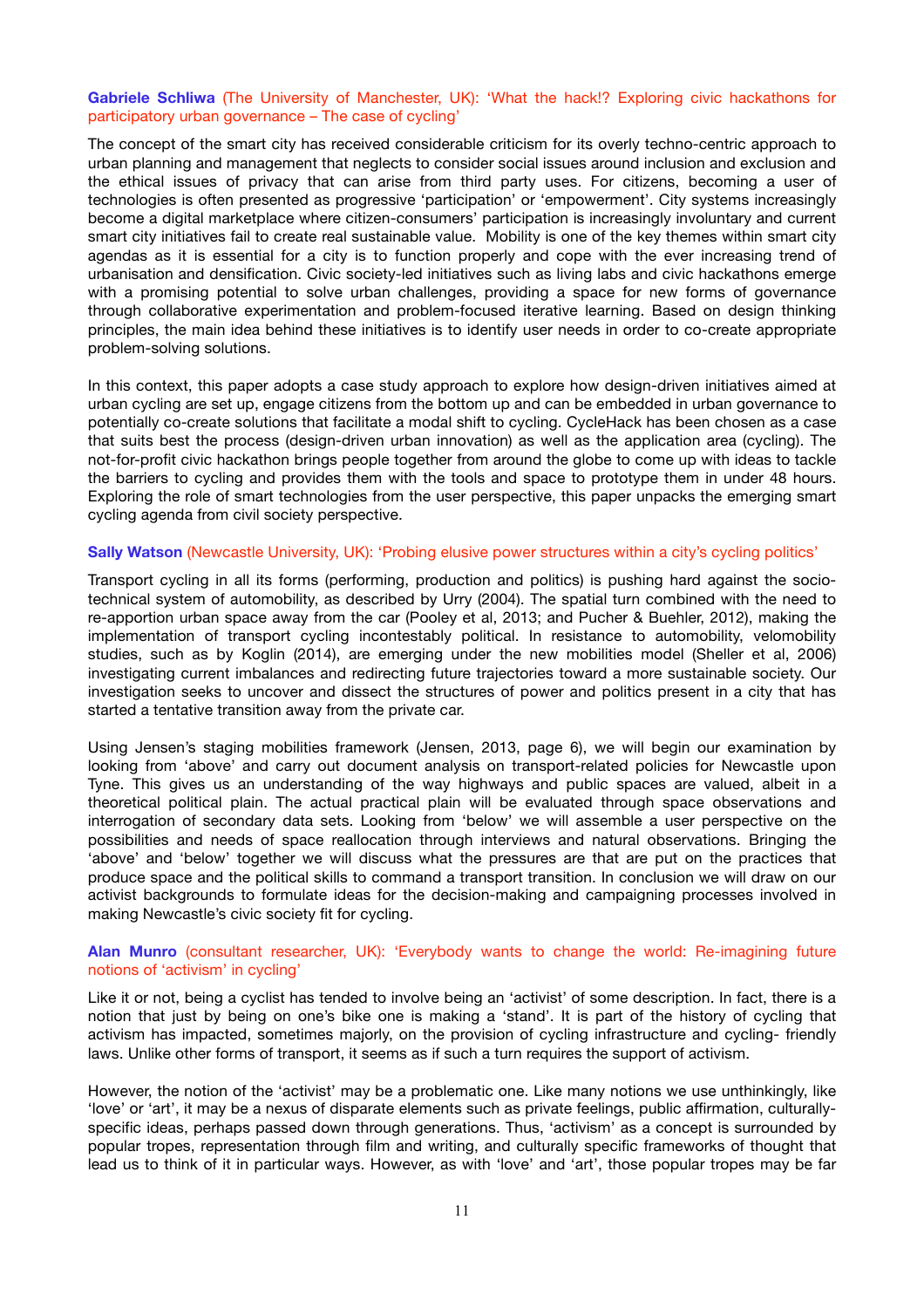from lived experience.

We will investigate if such tropes may not reflect lived reality, but may actually present damaging misconceptions that could actually deter those who might otherwise get involved in some form of campaigning. It may also lead those in activism to have damaging perspectives on their own behaviour. Rather like the idea of the 'soul mate' can bring to bear a whole analogical framework to 'love' with concomitant, and sometimes quite damaging, expectations, we wish to look at conceptions of activism and possible correctives from the lived experience of activists themselves.

Most likely, the future of cycling will be tied up with activism of some form. For sustainable transport, we require sustainable conceptions of the activism that helps bring it to fruition.

# **Neil Andrews and Isabelle Clement** (Wheels for Wellbeing, UK): 'Beyond the bicycle: towards a true cycling revolution'

Cycling infrastructure is often designed with the fit and the brave in mind – as a result, disabled people are routinely denied access to adequate cycling opportunities. However, research shows us that in some parts of the country 15% of disabled people use a cycle to get around occasionally or often, compared to 18% of non-disabled people.

There are significant barriers that prevent more disabled people from cycling. Lack of inclusive cycling infrastructure (e.g. poor road surfaces, kissing gates and bridges) presents one problem. On a policy level, there has been a failure to recognise the need for appropriate parking and storage facilities for nonstandard cycles. As a solution, we have proposed that cycles be recognised as mobility aids and have advocated the piloting of a 'blue badge scheme' for disabled cyclists, including those who cycle oversized and non-standard cycles. Similarly, investment in e-cycles and hire schemes for non-standard cycles is essential if greater numbers of disabled and elderly people are to be encouraged to cycle.

Off the road, a lack of awareness and information on inclusive cycling opportunities, a dearth of academic research and literature on the subject and an under-representation of non-standard cycles in policy and design imagery continue to discourage many more disabled people from considering taking up cycling.

From our own experience, we are able to demonstrate that bicycles are not the only form of cycle; just as athletic, white males are not the only type of cyclist. We will evidence that by prioritising cycling investment to those with the highest needs and requirements, policymakers can deliver infrastructure that is accessible to everyone, regardless of fitness or strength. In turn, this will produce significant health benefits for those most likely to be inactive in society and experience isolation and could unleash a true cycling revolution: cycling by the majority, not the exception.

# **Session 5. Cycling Governance (Part 2)**

# **Alistair Sheldrick and Gabriele Schliwa** (The University of Manchester, UK): 'Policy Learning and Sustainable Urban Transitions: Mobilising Berlin's Cycling Renaissance'

This presentation will communicate key contributions from a forthcoming Urban Studies paper based on research conducted as part of the ESRC funded Manchester Cycling Lab at the University of Manchester. The paper draws on an empirical study of Berlin and Manchester to offer a critical exploration of the role of policy-learning in contemporary cycling governance.

Cities are increasingly seeking to learn from experiences elsewhere when planning programmes of sustainable transition management, and the contingencies of policy-learning arrangements in this field are beginning to receive greater attention. The paper applies insights from the field of policy mobilities to the burgeoning field of transition management to critically explore a proposed 'learning relationship' between Berlin (Germany) and Manchester (UK) around cycling policy. Drawing on qualitative data, the paper casts doubt over the existing consensus attributing recent growth in bicycle use in Berlin to concerted governmental interventions. A multi-actor analysis suggests that contextual factors caused the growth in cycling and that policy has been largely reactive. The emergence and circulation of the Berlin cycling renaissance as a policy model is then traced through policy documents and interviews with actors in Manchester, UK, to understand why and how it has become a model for action elsewhere. It is concluded that Berlin's cycling renaissance has been simplified and mobilised to demonstrate the requisite ambition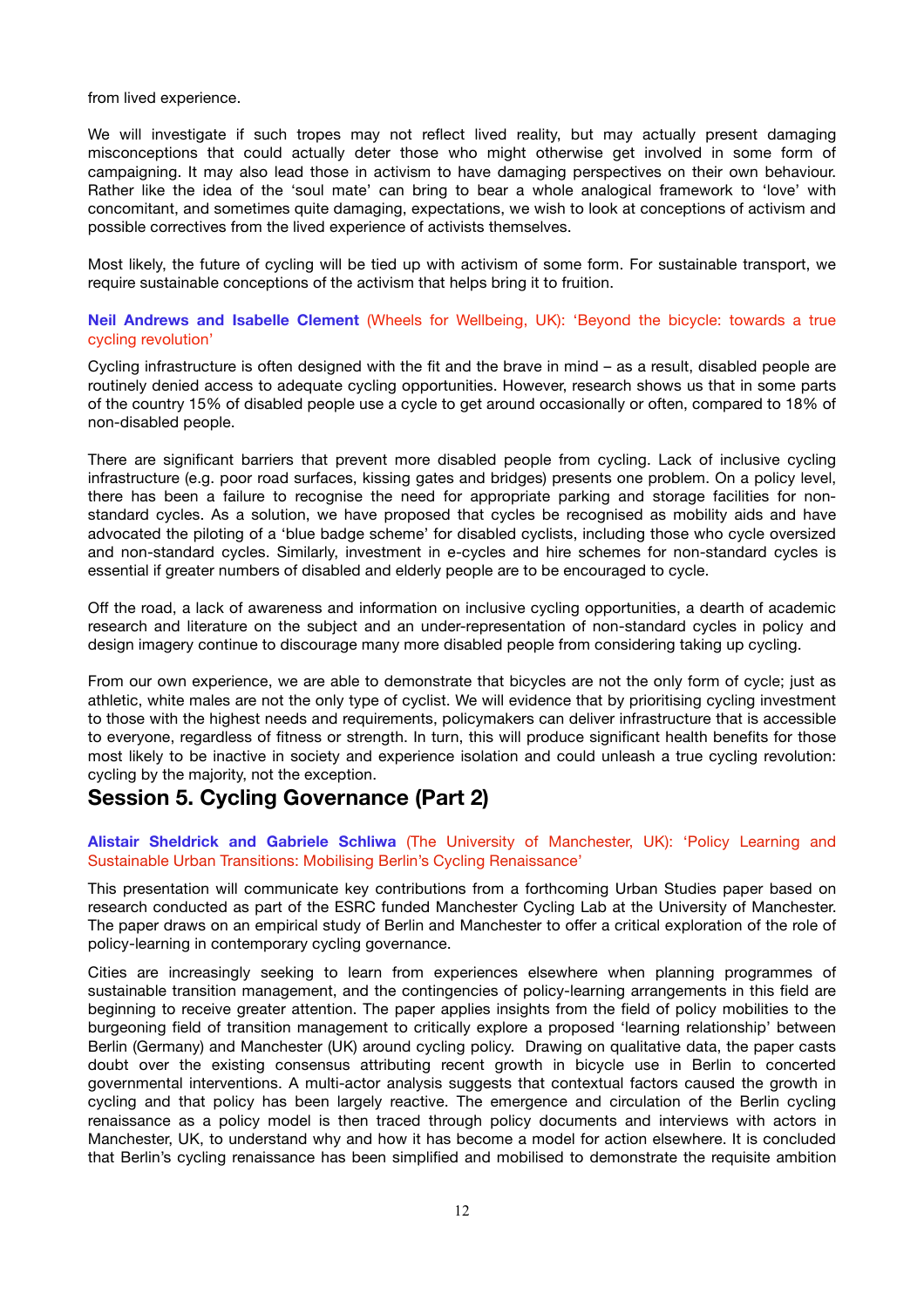and proficiency to secure competitive funds for sustainable urban transport. The paper develops an original study of the role policy knowledge and learning play in sustainable urban transition management, and argues that attending to the dynamics of policy learning can enhance our understanding of its successes and failures.

**Dag Balkmar** (Örebro University, Sweden): 'Bicycling and politics: movements, strategies and visions in bicycle activism in Sweden'

The Swedish national government, as transport authorities and many Swedish municipalities, are currently planning and implementing ambitious programs that are designed to promote cycling and increase the share of cycling among everyday travel modes. However, with more 'pro-cycling' discourses and in the wake of antagonism and lack of road space for increasing numbers of cyclists, new forms of bicycle activism appears to be on the rise.

The purpose of this paper is to describe and analyse the ways in which bicycle activists in Sweden construct their politics and the role of bicycle activism as a vehicle for contributing to more sustainable cycling futures. What are their concrete approaches and strategies that inform their activism? How do activists and advocates view bicyclists as e.g. vulnerable, angry or marginalized subjects, and how do they view their roles as spokespersons for these groups? What alternative visions for cycling and cyclists are expressed? Empirically the paper focuses on three expressions of contemporary bicycling activism/advocacy; the Swedish national cycling advocacy organization, the ad-hoc "Ghost Bike Sweden" and the on-line based "Bike Maffia"-initiative in Stockholm.

It is argued that all three reflect a "contested terrain" with regard to approaches and strategies to bicycle activism (Vivanco 2013, 103). Although all three share an ambition to improve conditions for cyclists, they reflect core differences in their strategies and views on bicycling as contested practice: from more pragmatic, policy- and solution-oriented approaches to explicitly political and hands-on street-level activism. All three organisations/initiatives also represents different forms of grassroots organisations with different capacities to participate within formal governance structures. However, the more activist based initiatives seem to create spaces for new forms of political engagement beyond formal institutions – initiatives that also are worth listening to.

# **JP Amaral** (Bike Anjo, São Paulo, Brazil): 'Brazilian society and Municipalities together for the inclusion of bicycles in urban mobility plans'

"Bicycle in the Plans" is a project designed by Bike Anjo, Transporte Ativo and União de Ciclistas do Brasil with support from ICS. It aims to cooperate with municipalities and local bicycle organisations to promote the adequate inclusion of bicycles in Urban Mobility Plans (UMP) in Brazil.

In 2015, all municipalities with over 20.000 inhabitants should have presented an UMP, but only 30% accomplished it, mostly due to lack of governance or technical guidance.

To tackle this challenge, this project developed a national campaign to mobilize municipalities towards governance and include cycling as a main priority in their UMP. The main activities were: the development of a pioneer reference guide on bicycle inclusion in urban mobility plans as a tool for technicians, civil society and municipalities; local advisory for 10 cities during 1 year; and an online platform with a full toolkit to promote awareness and inform about the progress on the UMPs: http://bicicletanosplanos.org.

Within 6 months of the campaign, the following results were achieved:

23 cities are participating in the campaign;

7 cities developed an urban mobility plan and 6 include cycling;

3.450 copies of our Guide were sent to stakeholders and was downloaded 721 times by 273 cities in all states of Brazil and other 4 countries;

The campaign had 17.000 views and almost 1.800 supporters;

The launch workshop had 400 online viewers and 14 cities were present;

2 meetings were held with the city hall of Fortaleza, 2 workshops developed by Salvador and Fortaleza, participation in public hearings and consultation processes.

Still 2 technical workshops will be held at the biggest Brazilian Bicycle event, an on site advisory with two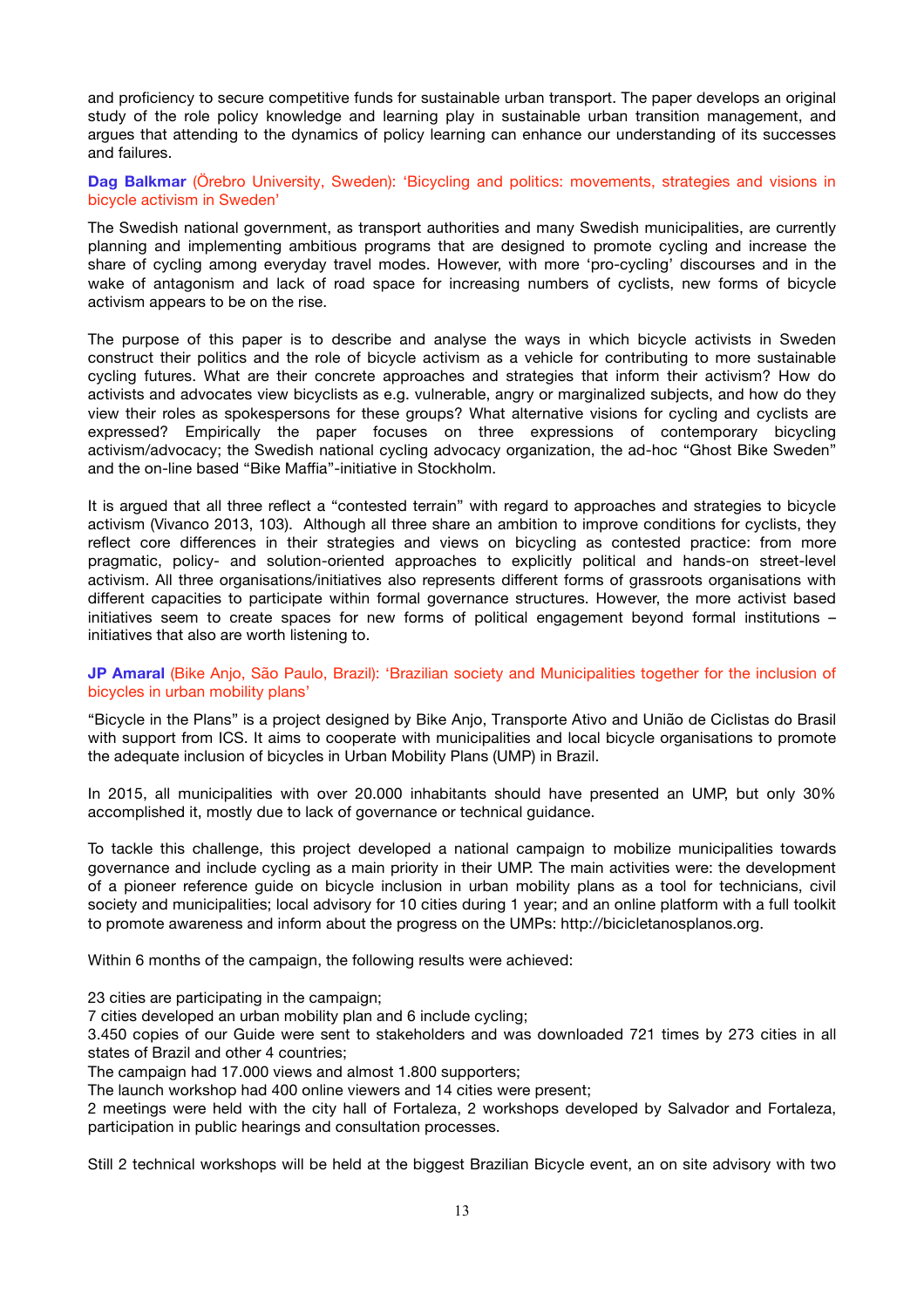chosen cities, Maringá and Bragança Paulista, is being arranged, as well as a final status report of the UMPs in Brazil.

# **Chelsea Tschoerner** (Nürtingen-Geislingen University of Applied Sciences, Germany): 'From transport planning to policy for mobility: Cycling policy in Munich as an example of new forms of governance for everyday mobilities'

Planning and policymaking in the transport sector have gone through dramatic changes over the last decade. In Germany, the rise in environmental awareness since the 1980s has shaped policymakers' and the publics' normative perspectives on what constitutes sustainable and environmentally-friendly movement. At the same time, policymakers' and planners' practices continue to strongly reflect an ideational framework that is rooted in the organization of traffic flow and the objectification of dynamicallylived mobilities as measurable objects for planning. The 'system of automobility' (Böhm et al. 2006, Urry 2004, Geels et al. 2012) remains strongly present, not only in everyday life, but also in policy cultures.

This presentation will look at the case of local policymaking for cycling in the city of Munich, Germany, in order to better understand this changing field of planning and policymaking in the transport sector. I argue that cycling promotion in Munich reflects much more than planning for the bicycle as a sustainable mode of transport. It goes beyond transport planning as such and reflects the new organization of various stakeholders in the making, shaping and changing of policy and mobilities realities in Munich (Tschoerner forthcoming). I ask: How were these changing governance structures in Munich fostered, as well as hindered and limited? And what specific constellations of actors, practices and narratives have been central for fostering new cycling policy in Munich?

Policymakers in Munich increasingly say that by promoting cycling, they aim to foster a 'new mobility culture'. In practice though, it seems that it is precisely these processes of promotion which are central to such change. The sustainability of everyday cycling practices and the fostering of a more sustainable urban system in Munich thus might rather be described as dependent on not only a 'new mobility culture', but furthermore a 'new policy culture'.

#### **Chihyung Jeon** (Korea Advanced Institute of Science and Technology, South Korea): 'Dams and Bikes: The Four Rivers Bikeway and the Contested Mobilities in South Korea'

The bicycle often stands for an alternative, eco-friendly form of mobility, and bicycle riders are usually assumed to be "environmental citizens" who express their values and concerns by choosing to bike and demanding better policies and infrastructure for bicycles. In this paper, I complicate this familiar characterization by examining South Korean bicycle riders' response to the construction of the Four Rivers Bikeway. The Bikeway was planned as a part of the Four Rivers Restoration Project, the biggest construction and development work in Korean history to manage four major rivers in the nation. Whereas environmental groups, experts, and citizens strongly opposed the Restoration Project for its potentially devastating impact on the ecosystem of the rivers, most bicycle riders welcomed and then enjoyed the nationwide network of bicycle roads built along the rivers. As the riders remain indifferent to the broader environmental politics within which their traversing of the "nation's land" on a bicycle was made possible, they appropriate, and are appropriated by, the political construction (or destruction) of rivers, environment, and mobility. The healthy, nature-loving riders on the Four Rivers Bikeway had a paradoxical effect of masking the environmental consequences of the Four Rivers Restoration Project. In confining themselves within a leisurely, depoliticized mode of bicycle mobility, these riders manifest a peculiar kind of "cycling citizenship," one that is less self-reflective environmentally and more compliant politically than that of exemplary bicycle riders elsewhere in the world.

### **Fariya Sharmeen** (Radboud University Nijmegen, The Netherlands): 'Cycling Innovations towards Urban Transitions in Energy, Policy and New Modalities'

While cycling is promoted as a sustainable and active mode of transportation, its use is limited to short intra-urban distances and as a feeder mode to access public transit. A limitation that potentially could be conquered through the provision of unobstructed cycling infrastructures. An example of such is the fast cycling route connecting the twin cities of Nijmegen and Arnhem in the Netherlands, offering a lucrative and healthy alternative to driving or using public transit to work. However not everyone can cycle as fast even when the route is unobstructed owing to either physical or weather conditions or both. To that end, e-bikes and solar bikes can offer superior alternatives ensuring speed, safety and low emission at a relatively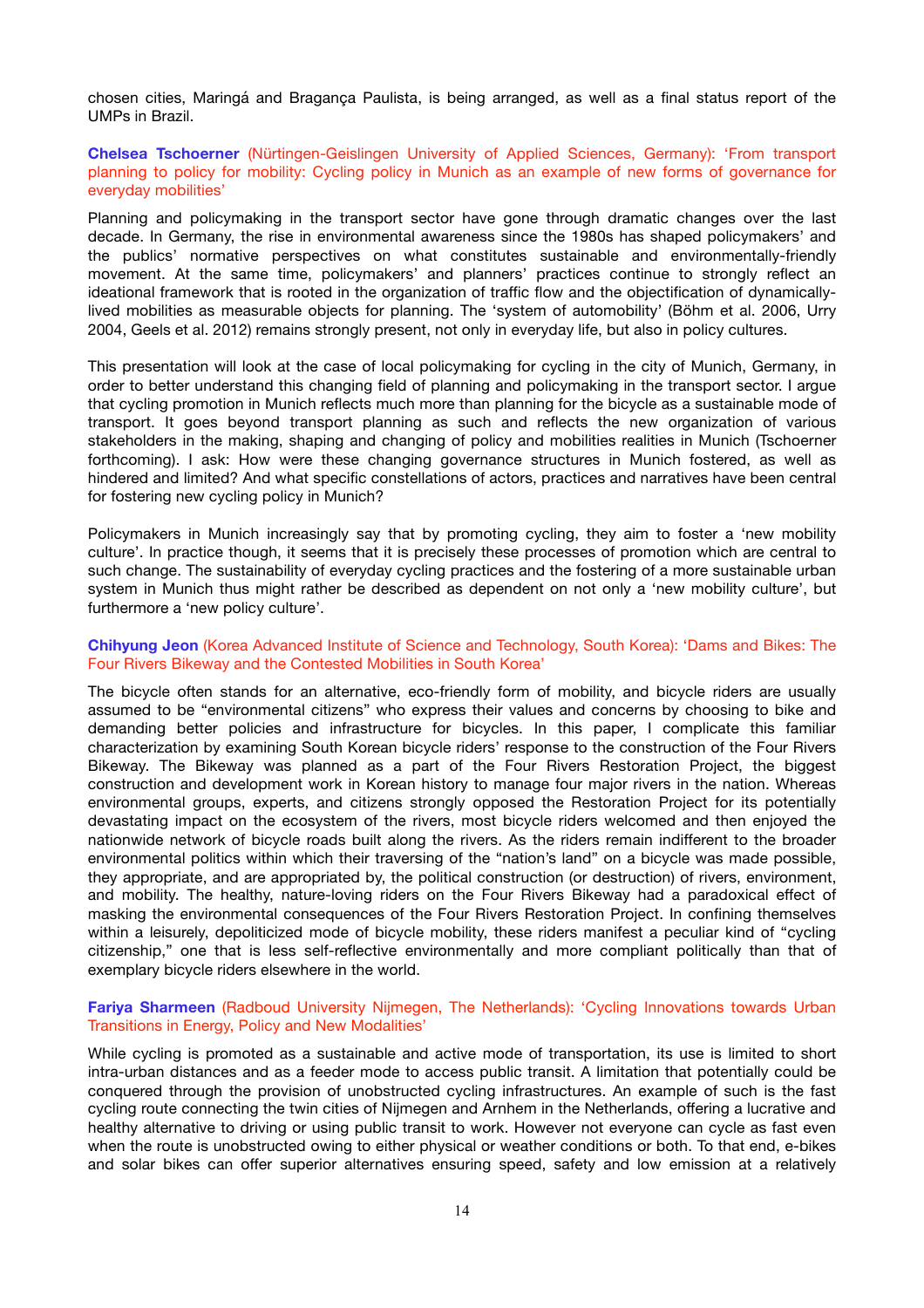reasonable cost.

Along these realisations, cycling is gaining its long overdue attention in shaping sustainable urban regions of the future. Increasingly urban regions are offering innovative and shared modalities including cycling to improve the living and travel choices in a more sustainable way. Motivational campaigns to promote cycling have also evolved to be more innovative, involving social media and smartphone applications, by means of using kilometre traveled as currency to exchange for retail purchases, for example. Such initiatives, however, often are seen outside of the mainstream transportation planning. Even in a country like Netherlands, bicycle-friendly policies often depend on the activities of the so-called policy entrepreneurs. The recent interest for cycling in the Netherlands and the rapid increase in bicycle use in many cities around the world can in part be attributed to a new generation of active inventive forms of 'policy entrepreneurship'.

With this view in mind, in this study, we present the ongoing cycling innovations in urban regions, taking the Netherlands as the case study. Further to that we highlight the need for specific policy interventions, the ongoing innovations around it and delineate the role of policy entrepreneurs.

# **Session 6: Cycling Innovations (poster presentations)**

**Tobias Barnes Hofmeister** (Norwegian University of Science and Technology): 'Co-creation and persuasive technologies for increased urban cycling: a practice oriented design approach'

Urban mobility practices account for one fifth of global oil consumption, subjecting cities symptomatically to traffic congestion and exhaust fumes. Cycling is often proposed as remedy to improve urban sustainability and its liveability. However, the complex nature of cities reinforces prevailing mobility practices through circular causalities, thus often leaving cycling model shares at marginal levels. The city as material artefact emerges through the interactions of its actors, but once emerging, it affects them through a recurrent relationship in which social and physical structures shape and constrain agency and vice versa. Due to their scale and complex multi-stakeholder nature, cities are incomplete and nonlinear. Thus, their final characteristics are not determined by designers and planners, yet rather their citizens, who can be seen as latent designers. Acknowledging the potentially decisive impact of citizen behaviour for urban transformations, this article explores the effects of involvement and social persuasion to increase bicycle model shares. The analysis draws on social practice theory and explores how co-creation methodologies and socially influencing systems can supplement practice-oriented design interventions. Social practice theory, as a bridge between structure and human agency, focuses on the integration of meanings, materials and competencies into routinised everyday activities. Innovation or replacement of specific practice elements allows for practices to change in space and time. The article presents a methodological approach to alter mobility practices and maintain their new composition through identifying pivotal practice elements to be subjected to socially influencing systems. The discussion illuminates the potential effectiveness of these methodologies and contributes to the development of strategies for supplementing practice-oriented design interventions in the context of urban mobility.

# **Conor Walsh** (University of Leeds): 'Using early adopters from the 11 Shared-use Electric bike schemes in the UK to build a policy framework to increase adoption and use'

The impressive growth of Bikeshare in cities across five continents is testament to governments trying to encourage cycling in an effort to reduce vehicle numbers in cities. The number of cities operating Bikeshare systems has increased from 13 in 2004 to 855 as of 2014. This can be seen within the more impressive growth of Shared Mobility services in cities, Rideshare services such as Uber and Lyft have become global transport providers overnight. Bikeshare and ride-share which are known as part of the Shared Mobility economy, maximise the use of vehicles by sharing them among multiple users, increase the number of transport options, and reduce transportation costs for users and society at large.

To date there has been little research in the UK context- London excluded. There are 16 cities in the UK offering Bikeshare with over 100, 000 casual and annual users (Bikeplus, 2016), the user figures are swelled by the inclusion of London's Santander Cycles users. There is very little published data on Bikeshare use in the UK, this has changed as Bikeplus, a representative body for Bikeshare operators in the UK, have launched the first UK wide monitoring survey of Bikeshare users which finished in September 2016. This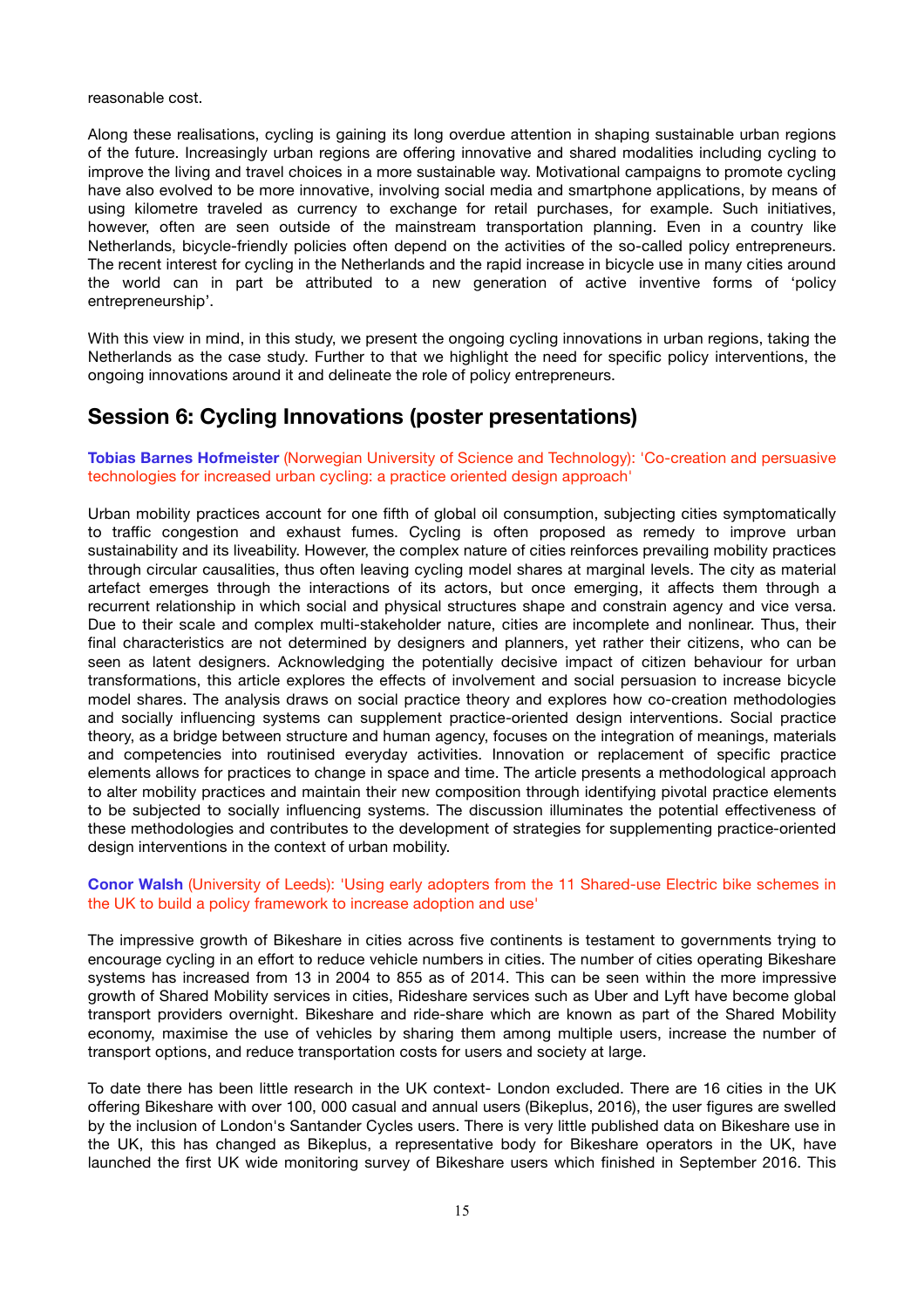survey includes questions regarding the socio-demographic profile of users, travel behaviour, motivations for use and barriers experienced when using the scheme.

This research will provide early insights into UK Bikeshare through the analysis of these survey results. Of consideration will be who are the users of UK Bikeshare and how do they compare to profiles of the local cycling populations? In addition to this, the survey results will shed light on the extent to which Bikeshare can facilitate modal switch from conventionally fuelled vehicles. Results will be at an individual scheme level and aggregated to UK to provide regional and national conclusions. Finally, this research will consider the possible opportunities and challenges in UK Bikeshare based on the survey results and analysis.

# **Rorie Parsons** (Newcastle University): 'Cycles of Opportunity? Cycling Social Sites of Newcastle-upon-Tyne'

The paper reports empirical research on the importance of 'social sites' and their contribution to the cycling practice within Newcastle-upon-Tyne. Social sites refer not only to physical entities but also electronic forms, with the rise of cycle campaigning and blogging online. More specifically this term can be interpreted to include: pressure/advocacy groups, cycle workshops, cycle hubs, cycle shops, and cycle clubs (e.g. racing clubs, leisure clubs or alternative groups such as 'fixie' bike groups), of which some have recently been explored (see Aldred, 2013; Spurling and McMeekin, 2015; Vandermeersch and Batterbury, 2016). By exploring the role of a number of social sites, matters of how these spaces attract individuals not only already cycling or on the periphery but also those who do not cycle, identifies the role of non-state actors currently in cycling governance. Do these sites provide services not currently provided or no longer provided by local government; enrol individuals into an equitable form of cycling practice; provide spaces of stabilisation where marginal(ised) cycling identities can be 'comfortably' performed without the fear of suppression; or alternatively, nurture a sub-cultural 'alternate' cycling practice? The contribution of this nonstate cycling network within the local political environment is yet to be articulated and therefore provides an important departure point in envisioning the development of sustainable cycling futures.

# **Hamish Thomas** (University of Leeds): 'Does an Agent Based Model Explain How Infrastructure Improvements Affect Cyclists Behaviour in London?'

The advantages to cycling are well documented, however barriers still exist and uptake is not equal amongst all members of society. A major barrier to cycling is the perception of danger, high quality infrastructure provision can significantly reduce the risks, and Transport for London have embarked on a step-change improvement , with the introduction of segregated cycle lanes along parts of the superhighway network and at notorious junctions. This study examines the effects of these improvements. Specifically, this research looks at several different cycling groups, their decision making processes and seeks to find out what differences exist and to what extent they affect behaviour and interaction with the new infrastructure.

While safety concerns may be given as the primary reason for a reluctance to cycle by many, this masks the true complexity of the decision making process. Research by others has provided an insight into other factors which impact on the decision to cycle and the route taken, these include; Lifestyle, Awareness, Subjective Norms, and Individual Capacity.

In this study, the literature on cycling behaviour has informed the construction of a Mixed Quantitative and Qualitative survey, this will be undertaken with assistance from TfL at Oval junction in London. This site was chosen due to its notoriety as a dangerous junction prior to improvement work. The survey research informs the "rules" of an Agent Based Model which will display the decision making process of cyclists when presented with improved infrastructure. The integration of social science and modelling brings the potential to better understand the processes and systems that interact in the London cycling environment.

Identifying cycle user groups that will benefit from infrastructure improvements will allow policy makers to focus upgrades on locations with the greatest potential to increase cycling uptake by groups currently marginalised from cycling.

# **Session 7: Everyday Cycling (poster presentations)**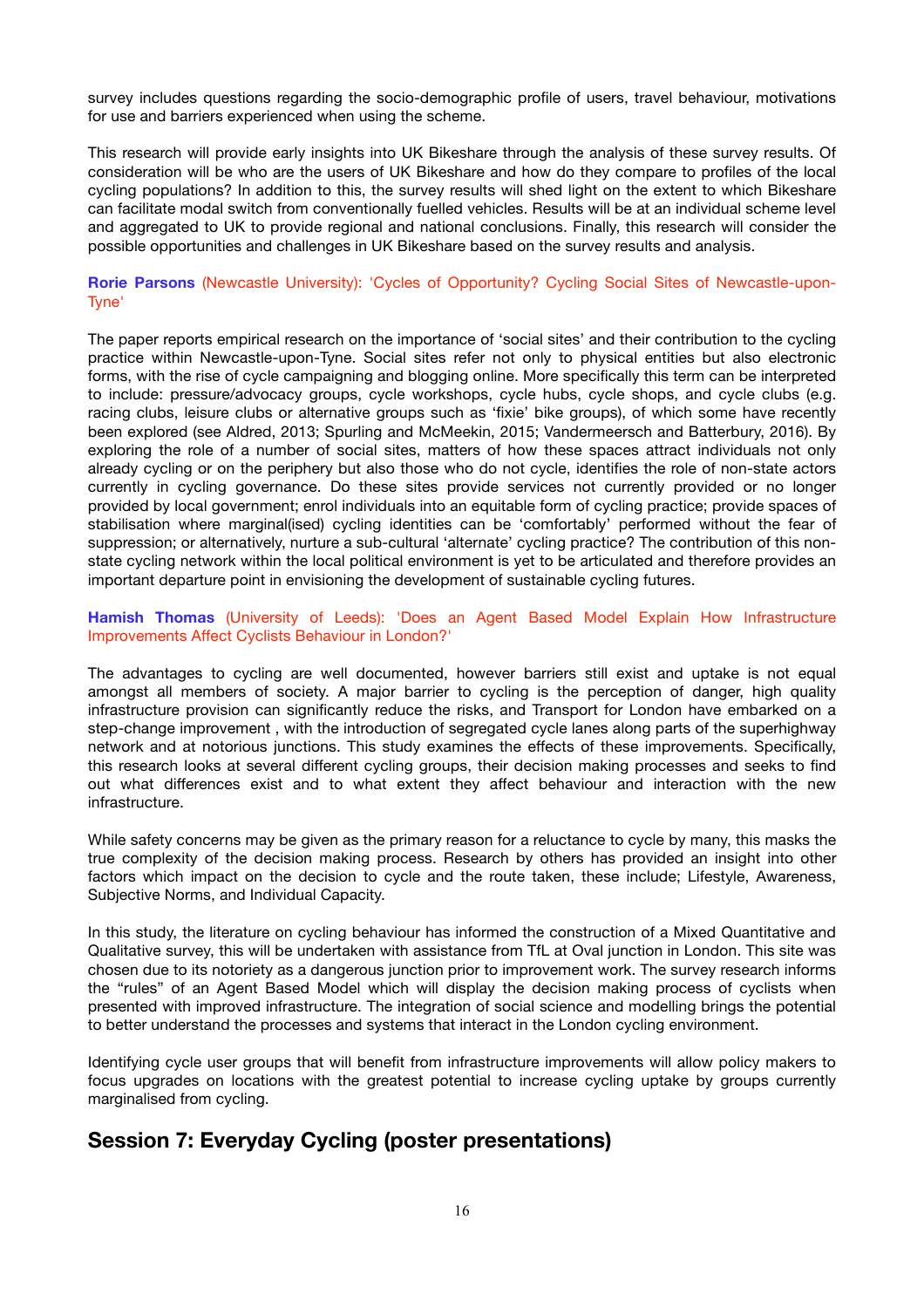# **Jamie O'Hare** (Newcastle University): 'Exploring the relative influence of perceptions, attitudes, and the social environment on utility cycling'

In order to determine which policy choices can enable non-cyclists to start cycling and current cyclists to make more utility journeys by bike it is important to understand the factors influencing the intention to cycle. Better understanding these factors will allow policy makers to promote interventions which can unlock the potential health and societal benefits of increased cycling levels.

Using a socio-ecological framework this paper investigates the relative importance of perceptions, attitudes and the social environment on the intention to make utility journeys by bike. This research is based on data collected through an online access panel in February 2016 from both current cyclists and non-cyclists ( $n =$ 2086). This data is analysed using PLS-SEM (Partial Least Squares-Structural Equation Modeling) and subgroups are compared using a non-parametric approach (PLS-MGA). This builds on the growing body of research which investigates the choice to cycle in the context of psychological frameworks to better understand the drivers behind people's cycling behaviour.

Through the comparison of sub-groups this research touches on the potential pitfalls of dealing with heterogeneous data wherein the picture at an overall level can mask underlying patterns. The key findings are that positive attitudes to cycling are relatively important in predicting whether a non-cyclist would consider utility cycling, however, for current cyclists attitudes become less important and the perception that cycling is convenient compared to other modes is the most important factor. This highlights the importance of shaping the social and psychical environment so that cycling is an easy option.

Comparison by gender suggests that perception of the local cycling environment is more important for female cyclists, this feeds into previous research on the effect of the presence of cycling infrastructure and perceived vs objective safety.

### **Bernhard Wieser** (Alpen-Adria-University): 'What makes a bicycle unsustainable?'

Desired, idealized and faced with high expectations the bicycle lies at the heart of sustainability concepts. Far beyond its potential as an ecological and healthy means of transportation for urban mobility the bicycle is a symbol for a post-fossil society. Yet, a closer look reveals that the bicycle is by no means without carbon footprint, neither in its use nor in its production. Moreover the bicycle depends on built environment which again requires resources for its construction, maintenance and use.

In my contribution, I aim to outline factors that help to assess the bicycle with regard to its sustainability potential. In particular, I will look into production, and patterns of use. I will highlight that practices of repair, replacement and disposal are crucial in the ecological performance of the bicycle as a manufactured product. In such a way, I aim to contribute to an understanding that goes beyond the bicycle as a seemingly emission free means of transportation.

Along these lines, it becomes clear that there lies a great potential in improving patterns of use in order to make the bicycle a more ecological material object. I will conclude that, sustainability policies need to pay more attention to support actions that promote repair practices and longer cycles of use than merely focussing on urban infrastructure investment in order to encourage bicycle use.

# **Graeme Sherriff** (University of Salford): ''After a few minutes we all thought we were Bradley Wiggins'. HGV drivers on bikes and the normalisation of cycling'

Whilst cycling, for sport and utility, is gaining in popularity, the 'various barriers to cycling ensure that it remains a very marginal means of urban travel' (Pooley et al 2013: 150) and is it important to be realistic about the extent of the challenge of normalising it as mode of transport. Research suggests that other road traffic forms a particularly significant barrier, in terms both of its intensity and of the behaviour of other road users. In UK towns and cities, people cycling generally have to negotiate streets dominated by motor traffic whilst many find this street environment deters them from cycling at all.

One important approach to promoting and normalising cycling as a mode of transport then is to equip individuals to confidently cycle in traffic and research has indicated that cycle training courses can help to do this (Sherriff, 2014). One finding of research into attitudes towards cycle training of those who already